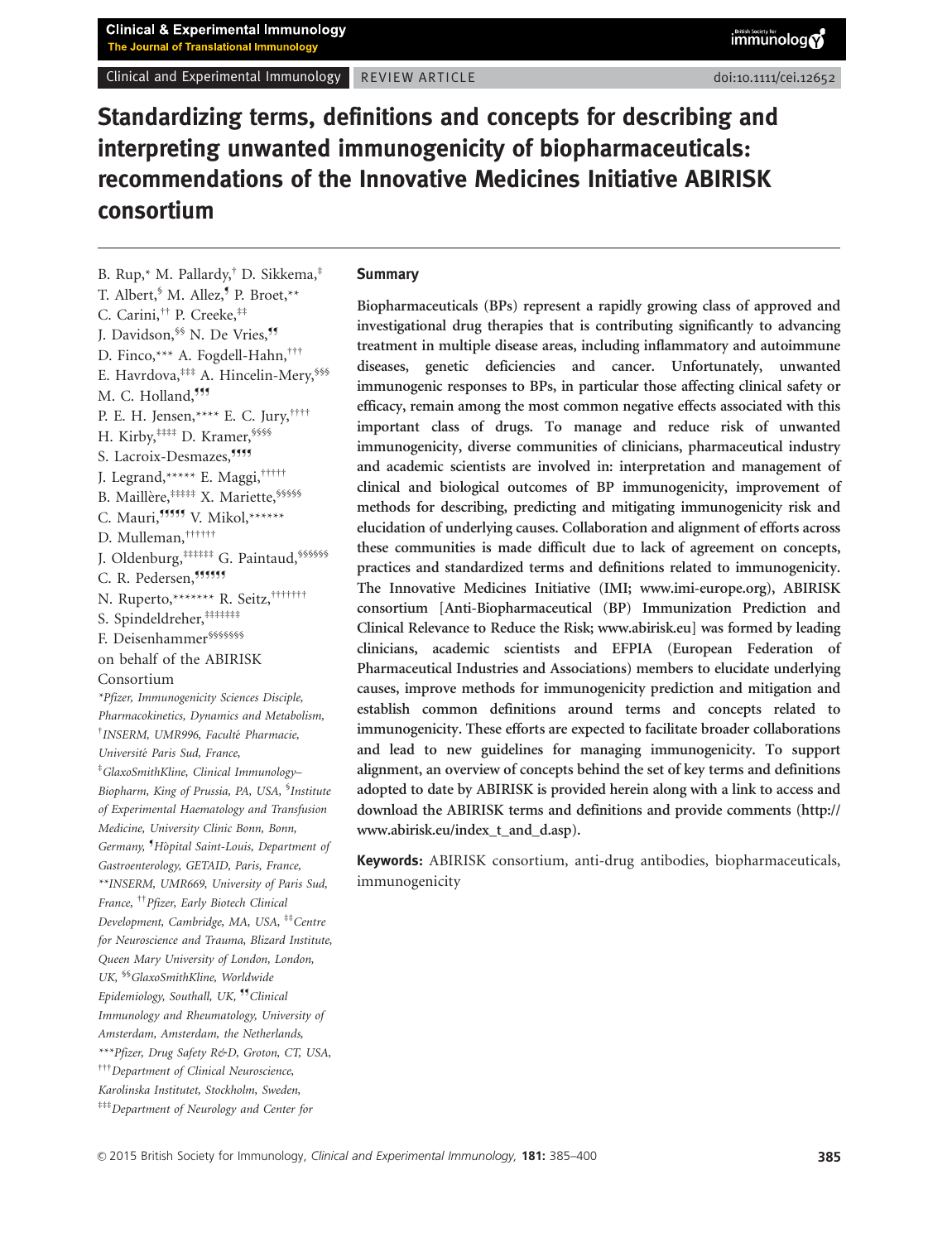Clinical Neuroscience, MS Center, Charles University in Prague, Prague, Czech Republic, <sup>§§§</sup>Sanofi-Aventis, Clinical Exploratory and Pharmacology, Chilly-Mazerin, FR, 555 GlaxoSmithKline, Clinical Immunology-Biopharm R&D, King of Prussia, PA, USA, \*\*\*\*Department of Neurology, University of Copenhagen, Copenhagen, Denmark, <sup>††††</sup>Centre for Rheumatology, University College London, London, UK, <sup>‡‡‡‡</sup>UCB Pharma, Bioanalytical R&D, Slough, UK, <sup>§§§§</sup>Merck-Serono, Institute of Drug Metabolism and Pharmacokinetics, Grafing, Germany, <sup>¶¶¶</sup>INSERM, UMR S 1138, Universitê Pierre et Marie Curie, Paris, France, \*\*\*\*\*Ipsen Innovation, Pharmacokinetics Drug Metabolism Department, Les Ulis, France, †††††Dipartimento di Medicina Sperimentale e Clinica, Universita di Firenze, Firenze, Italy, <sup>‡‡‡‡‡</sup>CEA-Saclay Institute of Biology and Technologies, Gif sur Yvette, France, <sup>§§§§§</sup>INSERM, U1012, Hôpitaux Universitaires Paris Sud, Rhumatologie, Paris, France, <sup>99999</sup> Centre for Rheumatology Research, University College London, London, UK, \*\*\*\*\*\*Sanofi Aventis, Structural Biology, Paris, France, ††††††University of Tours Francois Rabelais, CNRS UMR 7292, Tours, France,  $\frac{1}{2}$ # $\frac{1}{2}$  Thstitute of Experimental Haematology and Transfusion Medicine, University Clinic Bonn, Bonn, Germany,  $\frac{5}{5}$ SSSSSCNRS UMR 7292 'GICC', Faculty of Medicine, Tours, France, "1999" Novo Nordisk, Immunogenicity, Måløv, Denmark, \*\*\*\*\*\*\*Istituto Giannina Gaslini, Pediatria II, Rheumatology, Genova, Italy, <sup>†††††††</sup>Division of Haematology/Transfusion Medicine, Paul-Ehrlich-Institut, Langen, Germany, <sup>‡‡‡‡‡‡‡</sup>Drug Metabolism Pharmacokinetics-Biologics, Novartis Institutes for Biomedical Research, Basel, Switzerland, and <sup>§§§§§§§</sup>Department of Neurology, Innsbruck Medical University, Innsbruck, Austria

Accepted for publication 23 March 2015 Correspondence: B. Rup, 234 Washington Street, Reading, MA 01867, USA E-mail: bonnierup@gmail.com

#### Introduction

Biopharmaceuticals (BP) comprise a diverse and rapidly growing class of therapeutics that includes replacement factors for abnormal or deficient proteins, cytokines and growth factors that modulate biological functions, monoclonal antibodies targeting components of disease pathways, fusion proteins and protein–drug conjugates, both novel BP entities as well as copies of already licensed BPs, designated biosimilars [1,2]. An unwanted consequence of BP therapy is the development of immunogenic responses, which in some cases have little or no impact but in other cases affect safety significantly, with induction of infusion reactions, hypersensitivity reactions and autoimmune syndromes occurring due to cross-reactivity of anti-drug antibody (ADA) with endogenous counterparts of the BP [3–6], and/or decreased efficacy related to neutralization of the BP's biological activity or increasing its clearance [7–9]. For these reasons, immunogenic potential of a BP is determined during clinical trials by measurement and characterization of ADA that develop during treatment; in some cases, monitoring for biopharmaceutical and ADA levels may be conducted during routine use of approved BPs to guide patient care [10–12].

As the numbers of novel and biosimilar BPs continue to increase, there is considerable interest in standardizing methods for analysis and monitoring of immunogenicity and improving its management based on knowledge of factors that contribute to its development and consequences, including those related to the BP product itself, its mode of administration and the underlying disease or patient characteristics. These contributing factors are reviewed extensively elsewhere [13–18]. Key concepts and recommended definitions for standardizing the description and interpretation of immunogenicity are described further below in relation to practices for monitoring and mitigating immunogenicity during clinical use of BPs.

### ABIRISK recommendations

Many terms and concepts pertaining to immunogenicity, in particular those pertaining to the reporting of ADA results, have been in common use throughout the medical, scientific and pharmaceutical communities involved in the use of BPs. However, various disease areas and communities may have used different terms or defined the same terms in inconsistent ways. Furthermore, these communities have focused largely on ADA, whereas data on cellular and pharmacogenomic markers of immunogenicity, results from predictive immunogenicity methods and additional measurements and outcomes of the anti-drug immune response (ADIR) that have not been commonly applied previously to the study of BP immunogenicity are now being generated. To bring this information together and advance the scientific understanding and clinical application of immunogenicity data, the ABIRISK [Anti-Biopharmaceutical (BP) Immunization Prediction and Clinical Relevance to Reduce the Risk; www.abirisk.eu] consortium has developed and agreed to use a set of common terms and definitions for describing immunogenicity of BPs.

As ABIRISK work proceeds, terms and definitions may be added or refined as necessary to enhance the interpretation of ADIR data. To reach broader consensus, ABIRISK will consult with other thought leaders, including the ABIRISK scientific advisory board and key associations, e.g. European Immunogenicity Platform (EIP), American Association of Pharmaceutical Scientists (AAPS), American and European Immunology Societies and regulatory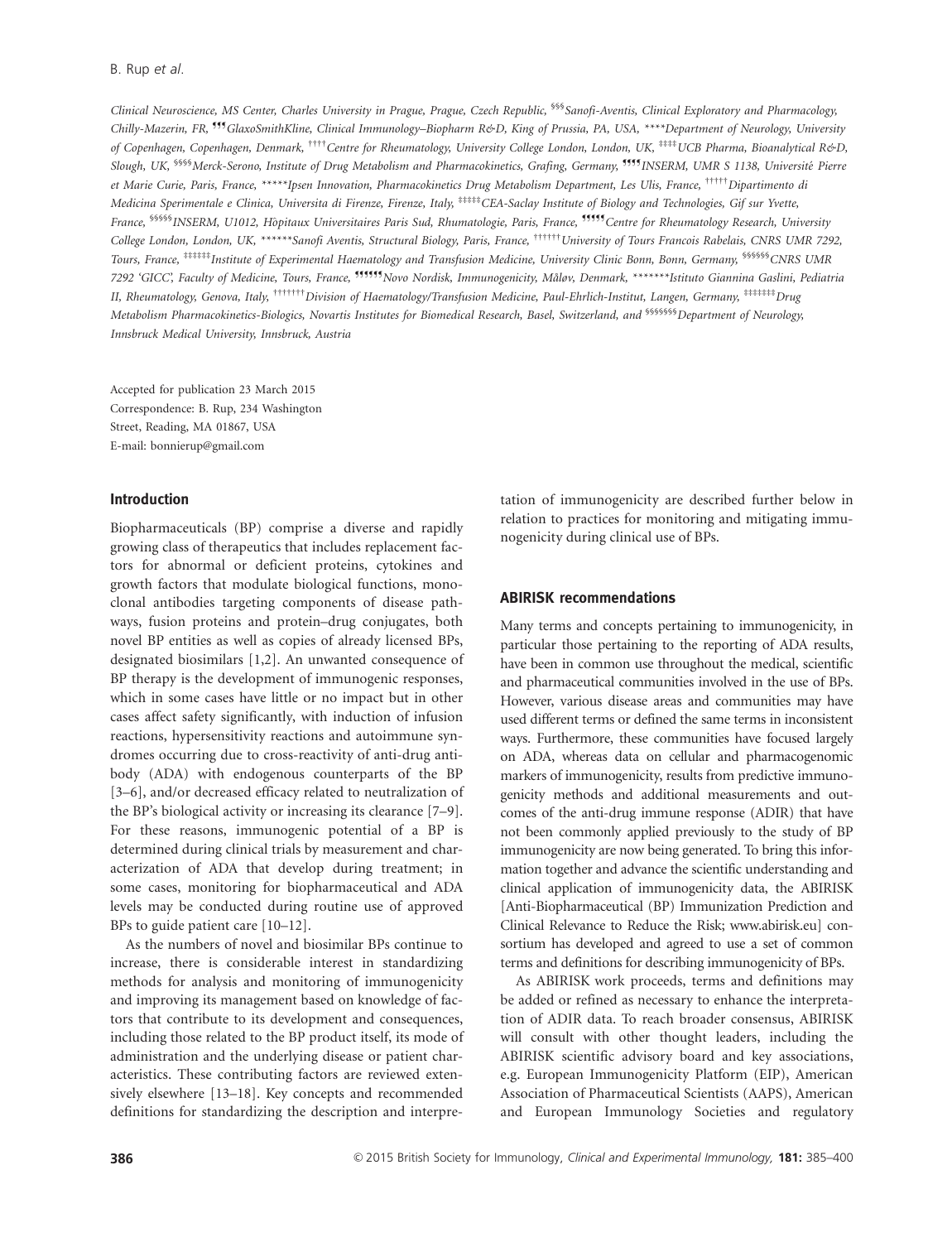agencies, some of which have already produced recommended practices for development and validation of ADA assays and assessment of immunogenicity risk profiles of BPs now used routinely during development of new BPs [19–24]. An AAPS focus group (AAPS Therapeutic Protein Immunogenicity Focus Group) also recognized the need for a harmonized approach for assessment and reporting of clinical immunogenicity and has recently published recommendations focused on terms and strategies related to reporting ADA results for analysed samples and patient populations [25], many of which have been adopted into the ABIRISK terms and definitions; where applicable, reporting of ABIRISK data will be consistent with those recommendations. As data generated by ABIRISK will be captured in a database, international efforts to create a suite of orthogonal interoperable reference ontologies in the biomedical domain will also be considered.

The comprehensive ABIRISK Terms and Definitions for Reporting Immunogenicity Results ([http://www.abirisk.eu/](http://www.abirisk.eu/index_t_and_d.asp) [index\\_t\\_and\\_d.asp\)](http://www.abirisk.eu/index_t_and_d.asp) can be accessed at the ABIRISK website and comments may be provided at this site. Key concepts and definitions are described further below in relation to practices for monitoring and mitigating immunogenicity during clinical use of BPs.

# Patient populations (evaluated subjects) and treatment history

The likelihood of development of immune responses and consequences of such responses can vary among different subject populations. Therefore, the meaningful interpretation and application of the data generated from clinical research of BPs will be highly dependent upon the knowledge of the disease and treatment history of the subjects that were evaluated. Evaluations may involve analysis of healthy subjects who have not been diagnosed with any disease, or patients who have been diagnosed with any of the specific disease(s) indicated for treatment with the BP. Differences in the immune status, underlying disease and prior or concomitant treatments (e.g. immunosuppressive drugs) have resulted in ADIR differences among these populations. For example, ADA differences reported in rituximab-treated low-grade or non-Hodgkins lymphoma patients (1-1%), rituximab plus methotrexate-treated rheumatoid arthritis (RA) patients (11%) and adult patients with granulomatosis with polyangiitis (Wegener's granulomatosis) and microscopic polyangiitis (MPA) treated in combination with glucocorticoids (23%) (rituximab prescribing information [26]) are attributed to the general immunosuppressive effects of prior treatments in the cancer population and methotrexate-reducing immune responses to the BP.

History of prior exposure as well as frequency, duration, consistency of treatment and total BP doses administered should be considered during immunogenicity risk assessment. Treatment regimens may be highly variable, for

example with Factor VIII replacement therapy, where patients may be treated only to control bleeding episodes, sometimes receiving multiple treatments in a single day, whereas other patients may be treated on a regular prophylaxis schedule to prevent bleeds [27]. For other BPs, treatment regimens are more consistent. 'Drug holidays', interruptions in a chronic dosing schedule, e.g. to reduce adverse effects [28], have the potential to impact immunogenicity risk. Terms and definitions describing treatment history are shown in Table 1.

The example in Table 2 shows how treatment days, cumulative treatment days and total doses are determined for individual subjects treated with a BP.

Because many BPs, in particular the monoclonal antibodies, have long half-lives, the number of days of exposure could be much greater than the number of treatment days. The extent to which immunogenicity is affected by total or cumulative doses, treatment or exposure days needs to be determined for each BP. While determination of doses and treatment days is relatively straightforward, exposure days are related to BP concentrations, usually measured in blood, and therefore dependent upon the analytical method sensitivity and timing of measurements. Exposure days may be determined based on BP measurements (e.g. number of days over which BP concentration in plasma or serum was above the assay limit of quantitation) or predicted by pharmacokinetic modelling (e.g. time divided by BP mean half-lives).

Assessments of clinical outcomes may be conducted at interim points throughout the duration of treatment or beyond its discontinuation, thus time to end-point is an additional variable to be taken into account in describing the impact of immunogenicity on outcomes.

# Development of anti-drug immune response (ADIR) and characteristics of ADA

The ADIR is defined as the host immune system response to an administered BP. Typically, assessment of BP ADIRs has focused on adaptive ADA responses. However, it is important to understand that ADIR encompasses innate and adaptive immune systems. Either BP, co-administered impurities or disease-specific factors may elicit pro- or anti-inflammatory cytokines, chemokines and other signals that may impact upon the efficiency of antigen presentation and BP-specific T and B lymphocyte adaptive responses, ultimately determining whether the level of activation and maturation of B cells is sufficient to generate high-titre, high-affinity or isotype-switched ADA responses that could impact upon BP efficacy or mediate adverse events such as hypersensitivity. Components of the innate immune system and activated T lymphocytes also have the potential to mediate adverse events such as infusion reactions and delayed-type hypersensitivity. Thus, totality of the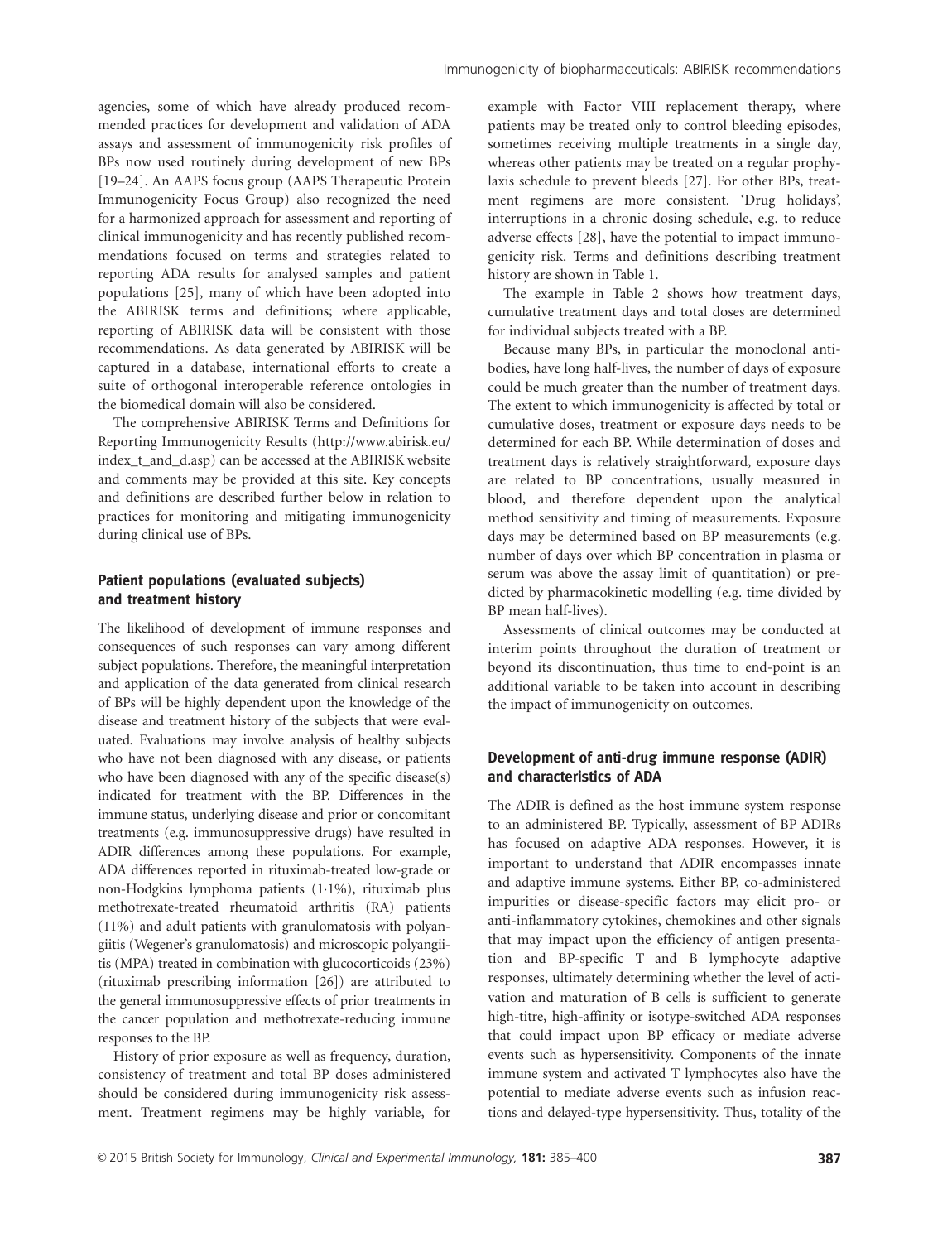|  |  |  |  | Table 1. Terms and definitions describing patient biopharmaceuticals (BP) treatment history |  |  |
|--|--|--|--|---------------------------------------------------------------------------------------------|--|--|
|--|--|--|--|---------------------------------------------------------------------------------------------|--|--|

| Term                      | Definition                                                                                                                                                     |
|---------------------------|----------------------------------------------------------------------------------------------------------------------------------------------------------------|
| Treatment-naive subject:  | Subject not exposed previously to the active substance in the BP                                                                                               |
| Treatment days*           | Days on which the subject received treatment with the BP                                                                                                       |
| Exposure days*            | Days over which the subject was exposed to the BP                                                                                                              |
| Total doses               | Total number of doses (administrations) of the BP received by the subject                                                                                      |
| Drug holiday              | Interruption in regularly scheduled dose administrations of a BP that is intended for<br>chronic administration on a regular schedule (e.g. weekly or monthly) |
| Cumulative treatment days | Total number of days on which the subject received treatment with the BP                                                                                       |
| Cumulative exposure days  | Total number of days over which the subject was exposed to the BP                                                                                              |
| Time to end-point         | The length of time from initial treatment to measured end-point                                                                                                |

\*In the terminology used in clinical hemophilia literature [27] and the relevant European guidelines for clinical evaluation of therapeutic hemophila products [29,30], the accepted definition of 'exposure days' is equivalent to the definition of 'treatment days' given in Table 1.

BP ADIR should be considered when defining its immunogenicity profile. ADA is measured routinely in most BP clinical studies and monitored for some BPs during clinical use, while measurements such as the innate and T cell responses described above have not been evaluated routinely.

Clinical consequences of BP immunogenicity are dependent upon characteristics of induced ADA which, by nature, is expected to be heterogeneous in composition, containing a mixture of different quantities of antibodies of different isotypes, specificities and affinities [31–33]. Lowaffinity, transient IgM responses may be induced initially, but could be difficult to detect during routine ADA monitoring. However, immunoglobulin (Ig)M–BP complexes may activate complement, which may play a role in mediating infusion reactions [34]. If the BP activates T helper cells, switching to other classes or subclasses of ADA may occur along with random somatic mutation of the immunoglobulin complementarity determining region (CDR) genes, leading to production of ADA with higher affinity for the BP, a phenomenon known as 'affinity maturation'. ADA isotype composition determines the potential for clinical effects such as complement activation, antibodydependent cellular cytotoxicity (ADCC) and mast cell sensitization, and interactions with the specialized neonatal Fc receptor, which controls cross-epithelial and placental transport as well as the serum half-life of ADA [35]. IgG4 has been associated with chronic BP administration and high and persistent ADA responses to various BPs [36–40]. ADAs that bind epitope(s) close to the BP site of activity (e.g. target binding site) are likely to block or 'neutralize' the BP biological activity [31,39,41,42]. ADAs bound to the

Table 2. Determination of cumulative treatment days

BP can affect the BP's pharmacokinetics (PK) by either increasing or decreasing clearance (referred to as clearing and sustaining ADA, respectively) [9,43] and can also interfere with quantification of BP in assays used to study PK [44]. If the immune response to the BP continues, further expansion and diversification of the BP-specific B cell population may occur, resulting in ADA becoming more diverse in its specificity for binding different structures on the BP, a phenomenon known as 'epitope spreading'. Therefore, it is possible to observe low-affinity, non-neutralizing ADA at early stages of an ADA response and higher affinity, neutralizing ADA at later stages. Alternatively, ADA responses may decrease and even disappear over time, even when the BP treatment is being continued, due to the development of immune tolerance [45,46]. Consequently, at any given time point in an immune response, a unique mixture of ADA characteristics may be present, resulting in the varied ADA-associated clinical effects that can be observed during the course of BP treatment.

Terms for ADA characterization are defined in Table 3.

#### ADA immune response assays

Considering the nature of ADA heterogeneity, it becomes obvious that the use of reliable analytical methods and thorough understanding of their limitations will be critical to describe the ADA response appropriately and determine potential relevance to clinical outcomes. A number of ADA assay formats are available, each with some bias in the type(s) of ADA measured and limitations in sensitivity and susceptibility to interferences. Recommended practices for

|             |                 |    | Treatment days and doses given |    |        |                           |                         |  |  |
|-------------|-----------------|----|--------------------------------|----|--------|---------------------------|-------------------------|--|--|
| Subject no. | Day 1           |    | Dav 15<br>Day 8                |    | Day 29 | Cumulative treatment days | Total (number of) doses |  |  |
|             | XX <sup>3</sup> | XX | XX                             | XX | XX     |                           |                         |  |  |
|             |                 |    |                                |    |        |                           |                         |  |  |

 $x =$  dose given.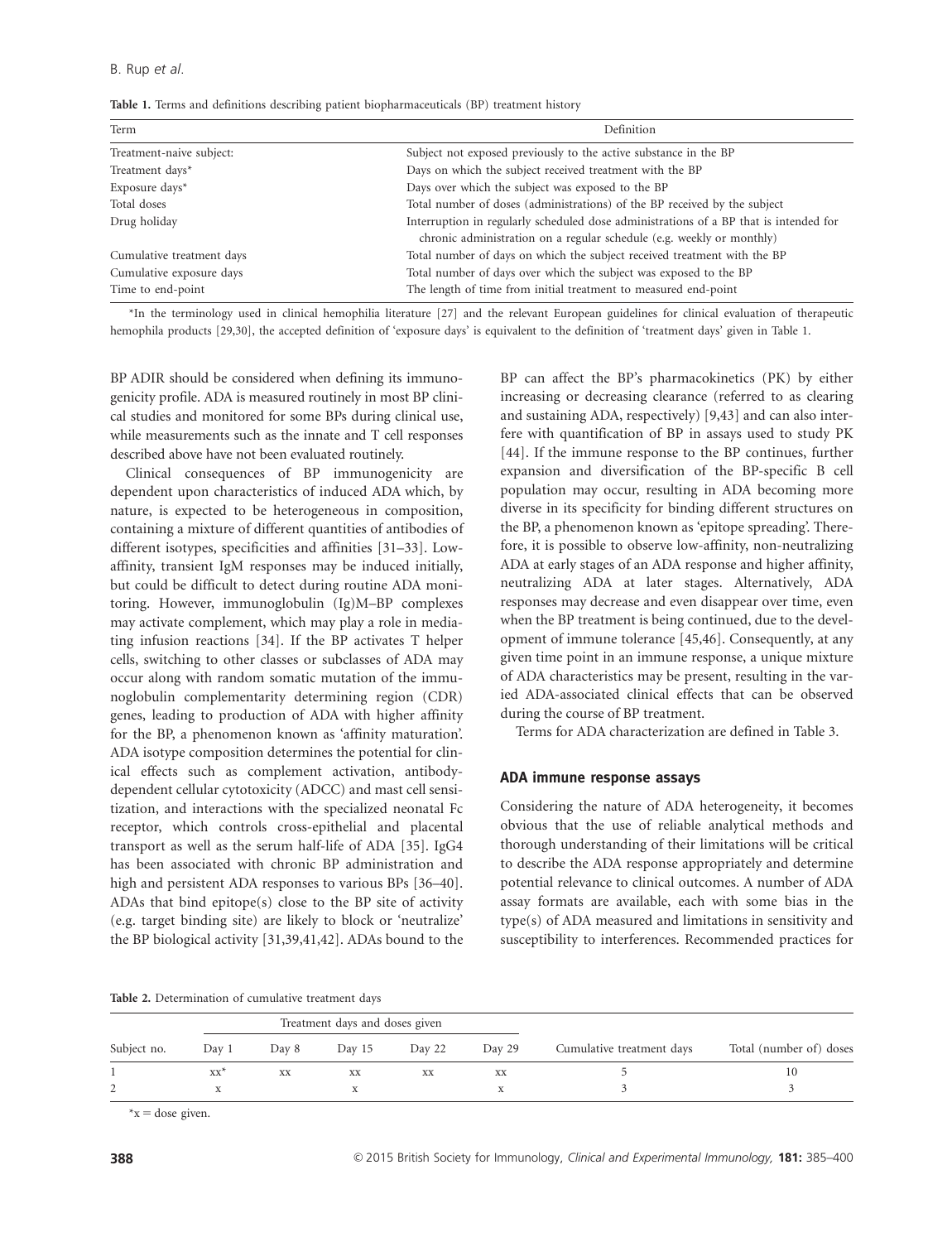developing and validating ADA assays for use in clinical development programmes have been developed through multiple collaborative efforts among the pharmaceutical and regulatory agencies and scientific communities under the sponsorship of organizations such as AAPS and EIP [19–24] and adopted into pharmaceutical regulatory agency guidelines [47–50].

While most BPs are immunogenic under certain conditions in some individuals, during the course of treatment only a fraction of patients' samples will typically have measurable ADA levels, and therefore it is common practice to first screen samples for ADA and then characterize any positives using a tiered approach, as recommended by Koren et al. [23] (Fig. 1). Assay terms are defined in Table 4.

Using current technology and reagents, it is possible to develop highly sensitive ADA screening assays capable of detecting the most prevalent classes of ADA (IgM, IgG and IgA); however, due to the low circulating levels of IgE, BPspecific IgE is unlikely to be detectable in these assays,

therefore a separate IgE ADA assay may be required when IgE detection is needed.

Cut-points for distinguishing positive and negative sample results should be established initially based on a statistical analysis of samples from the BP treatment-naive patient population (if available) or from healthy donors. In BP clinical studies, it is common practice to establish a cut-point that allows sufficient sensitivity in order to ensure the detection of most true positive samples, while limiting the frequency of false negative results, i.e. a cutpoint set at the 95th percentile of the distribution of the values obtained with BP treatment-naive donors, corresponding to a 5% false positive rate. Samples scoring below the screening assay cut-point are defined as ADAnegative, whereas samples scoring equal to or above the cut-point are then tested in the second tier of the immunogenicity testing strategy, the confirmatory assay, in order to further distinguish true positive from false positive samples.

Table 3. Terms and definitions for anti-drug antibody (ADA)

| Term                                                         | Definition                                                                                                                                                                                                                                                                                                                                                                                                                                                                               |
|--------------------------------------------------------------|------------------------------------------------------------------------------------------------------------------------------------------------------------------------------------------------------------------------------------------------------------------------------------------------------------------------------------------------------------------------------------------------------------------------------------------------------------------------------------------|
| <b>ADA</b>                                                   | Host antibody specific for the biopharmaceutical (BP) molecule. Includes all antibodies<br>that bind drug regardless of their functional activity. May include pre-existing and natu-<br>ral host antibodies cross-reactive with the BP (baseline ADA) as well as drug-induced or<br>boosted ADA. Preferred term to 'binding antibody' (Bab), as all ADA bind the BP                                                                                                                     |
| Affinity                                                     | Refers to strength of a specific intermolecular interaction. Often expressed as an equilib-<br>rium dissociation or association constant (Kd/Ka) or ratio of dissociation/association<br>rate constants (kd/ka); however, due to the multivalent binding and heterogeneity of<br>affinities expected within a polyclonal ADA sample, other measurements (avidity, anti-<br>gen binding capacity, neutralizing capacity) may be more appropriate for characterizing<br>ADA-BP interaction |
| <isotype subclass-specific=""> ADA</isotype>                 | ADA measured in assay designed to detect ADA of specific isotype(s),<br>e.g. immunoglobulin (Ig)G ADA, BPIgG + IgM ADA, IgE ADA                                                                                                                                                                                                                                                                                                                                                          |
| Neutralizing ADA (neutralizing antibody, NAb)                | ADA that inhibits or reduces the functional activity of the BP, as determined by an in-vitro<br>test method, regardless of its <i>in-vivo</i> relevance (i.e. whether or not the NAb causes<br>reduced efficacy)                                                                                                                                                                                                                                                                         |
| Non-neutralizing ADA<br>(non-neutralizing antibody, non-NAb) | ADA that binds to the BP but does not inhibit its functional activity in an <i>in vitro</i> test<br>method, regardless of its <i>in-vivo</i> relevance (i.e. whether or not the non-NAb causes clini-<br>cal impact)                                                                                                                                                                                                                                                                     |
| Clearing ADA                                                 | ADA associated with increased clearance of the BP relative to its clearance rate in the<br>absence of ADA                                                                                                                                                                                                                                                                                                                                                                                |
| Sustaining ADA                                               | ADA associated with apparent decreased clearance of the BP relative to its clearance rate in<br>the absence of ADA; most frequently observed when the BP has a fast clearance rate rel-<br>ative to the rate of IgG clearance                                                                                                                                                                                                                                                            |
| Anti- <component domain="" etc.=""> ADA</component>          | ADA against a particular component/domain of a BP, e.g. anti-Fc, anti-Fab,<br>anti-receptor domain, anti-polyethylene glycol (PEG) moiety                                                                                                                                                                                                                                                                                                                                                |
| Anti-idiotypic ADA                                           | ADA specific for epitope(s) unique to a specific monoclonal antibody therapeutic; usually<br>ADA specific for the unique antigen-binding/complementarity determining region<br>(CDR) of monoclonal antibody (mAb) biopharmaceutical                                                                                                                                                                                                                                                      |
| Anti-allotypic ADA                                           | Generally refers to ADA specific for allotypic (defined as a genetically inheritable determi-<br>nant common to some but not all human immunoglobulin molecules) epitopes of a<br>mAb or mAb fragment BP. Could also refer to ADA specific for allotypic determinants<br>on non-immunoglobulin-based BPs                                                                                                                                                                                 |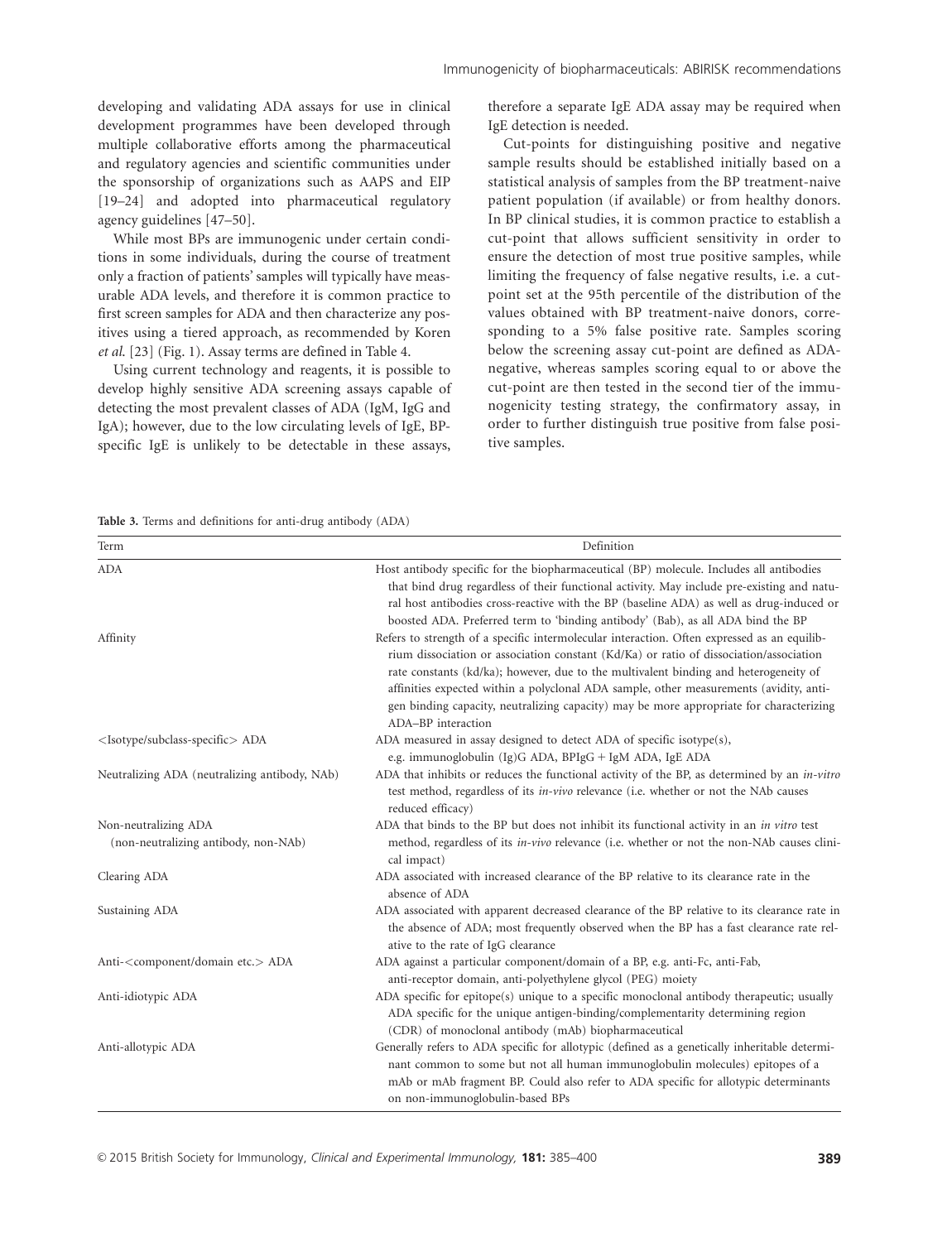

Fig. 1. Typical tiered testing scheme for anti-drug antibody (ADA) testing and characterization. In the first tier, all evaluable samples are run in the screen assay. Samples that score positive in the screen assay are then analysed in a confirmatory assay (tier 2). Samples that score positive in the screen and confirmatory assay are reported as positive, while samples that score negative in either the screen or confirmatory assay are reported as negative. Further tiered testing of positive samples frequently includes analysis of titres and neutralizing activity. In some cases, isotype analysis or epitope mapping may also be performed.

The confirmatory assay usually consists of a competitive inhibition assay, in which samples are tested spiked and unspiked with an excess of the BP. The excess BP binds the specific ADA, preventing it from binding to the assay capture reagent, thus causing an inhibition in signal in the assay relative to the signal generated by the unspiked sample. Confirmatory assay cut-points are usually set in order to report a low percentage (typically 1–0-1%) of false positive samples using BP treatment-naive patient samples (if available) or samples from healthy donors and determining the percentage of signal inhibition corresponding to the 99th or 99.9th percentile of the distribution. Samples spiked with BP that exhibit reduced signal (% inhibition) in the assay relative to their respective unspiked signal at or above the confirmatory assay cut-point (% inhibition) are considered positive for BP-specific ADA, while those that score below the cut-point are considered negative for BPspecific ADA (false positive).

Qualitative ADA results (positive/negative) may be supplemented with quasi-quantitative measurements of the relative magnitude of ADA responses (e.g. titres or units) to provide more useful information for interpretation of ADA data and determining relationships to clinical outcomes. However, it is neither accurate nor meaningful to report ADA data in absolute quantitative readouts (i.e. units of mass concentration) calculated from a positive control antibody curve. Quantitative measurements of mass concentration require standards with the same composition as the unknown samples, while the spectra of ADA affinities, isotypes and epitope specificities are expected to differ in composition across patients and across time-points during the treatment of an individual patient. Therefore, it is not possible to establish standards or assay calibrators that are representative of the complex heterogeneity of ADA in all samples. Hence, ADA data should typically be reported using quasi-quantitative units, such as titres, which are usually determined by running positive samples in a dilution series and reporting the titre as the reciprocal of the last dilution at which the sample scores above the

cut-point or the dilution that scores at the cut-point, calculated based on interpolation. Data from relative concentration assays should be designated clearly as 'units of relative concentration', or preferably reported in other quasiquantitative units defined relative to a known amount of an ADA-positive control sample. Other more quantitative measurements such as binding affinity and in-vitro antigen binding or neutralizing capacity have also been reported [51,52]; however, these are cumbersome to perform on large numbers of samples and results may also be affected by ADA heterogeneity and the assay system used.

It is important to note that the statistically established cut-points used to identify positive samples are bioanalytical cut-points that reflect the analytical variability of the assay and biological variability of the treatment-naive study population. Therefore, they are not 'clinically relevant', in the sense that identifying a sample as positive for ADA is not an indicator that the level of ADA present in the sample is sufficient to cause a biologically or clinically meaningful effect (e.g. alter PK, efficacy or cause adverse effects). However, sensitive assays capable of detecting all ADA present help establish definitively whether there are any relationships between clinical effects and the measured ADA when initially studying the immunogenicity profile in clinical studies. Where sufficient clinical data demonstrating a clear relationship between ADA positivity or titres, and clinical effect are available, it may be possible to establish a 'biological' or 'clinical' for subsequent use to distinguish clinically relevant from irrelevant ADA responses. Sensitive ADA assays are also needed to correlate ADA development with underlying causes of immunogenicity and identify markers of immune response; e.g. markers of early events in triggering an immune response to the BP or indications of incomplete activation of the immune system that could lead to immune tolerance by the BP.

Other assays may be developed to characterize ADApositive samples further and provide additional data to understand and interpret more extensively the clinical relevance of the ADA response to a BP. For example, an assay that specifically measures ADA that neutralize the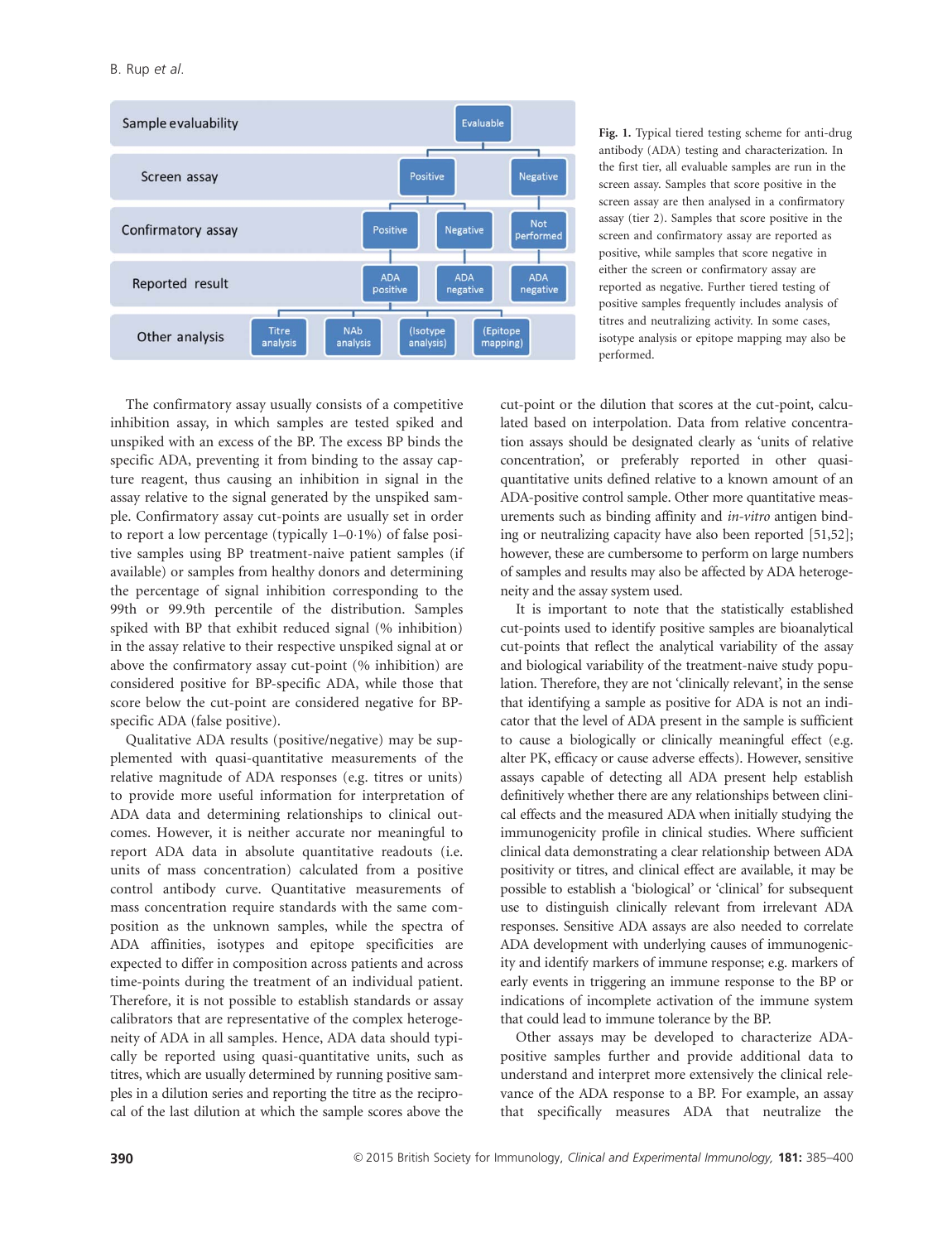|  |  |  |  | <b>Table 4.</b> Terms and definitions for anti-drug antibody (ADA) assays |  |  |  |  |  |
|--|--|--|--|---------------------------------------------------------------------------|--|--|--|--|--|
|--|--|--|--|---------------------------------------------------------------------------|--|--|--|--|--|

| Term                                                                | Definition                                                                                                                                                                                                                                                                                                                                                                                                                                                                                                                                                                                                                                |
|---------------------------------------------------------------------|-------------------------------------------------------------------------------------------------------------------------------------------------------------------------------------------------------------------------------------------------------------------------------------------------------------------------------------------------------------------------------------------------------------------------------------------------------------------------------------------------------------------------------------------------------------------------------------------------------------------------------------------|
| ADA assay                                                           | Bioanalytical method used to determine if a sample is qualitatively positive or negative for ADA and that can<br>provide quasi-quantitative information about the amount of ADA (typically reported as an antibody titre).<br>Often considered synonymous with binding ADA assay (assay designed to detect antibodies that bind the<br>biopharmaceutical (BP) regardless of the functional activity of the ADA) and total ADA assay (assay that<br>measures all ADA in the sample, although usually not capable of binding immunoglobulin (Ig)E due to its<br>low levels).                                                                |
| Free ADA assay                                                      | ADA assay that measures ADA not bound to the BP. Generally a binding ADA assay can be considered a free<br>ADA assay unless specific ADA-BP dissociating conditions are incorporated into the assay procedure.                                                                                                                                                                                                                                                                                                                                                                                                                            |
| $<$ Isotype/subclass $x$ > ADA assay<br>Neutralizing antibody assay | ADA assay designed to detect ADA of specific isotype(s) or group of isotypes; e.g. IgE ADA assay<br>Assay used to determine whether ADA in a sample can neutralize some aspect of drug activity. Encompasses<br>bioassay (cell-based or enzymatic) or competitive ligand-binding assay                                                                                                                                                                                                                                                                                                                                                    |
| <epitope domain=""> ADA assay<br/>Screening assay</epitope>         | Assay designed to detect ADA specific for a particular epitope or domain of the BP, e.g. Fab assay<br>In a tiered testing strategy, the assay used to distinguish potentially positive samples (based on screening<br>cut-point) versus negative samples                                                                                                                                                                                                                                                                                                                                                                                  |
| Confirmatory assay                                                  | An assay conducted on samples found to be potentially positive in the screening assay in a tiered testing<br>strategy to identify false and true positives (based on confirmatory cut-point)                                                                                                                                                                                                                                                                                                                                                                                                                                              |
| ADA characterization assay                                          | Investigational assay that is designed to obtain additional information on the specificity or type of antibodies<br>present in a sample. Information obtained from these assays may include, but is not limited to, the follow-<br>ing: titre, neutralizing antibody assay, isotyping assay (see definitions below and above)                                                                                                                                                                                                                                                                                                             |
| Qualitative assay                                                   | Assay that reports test results as positive/negative                                                                                                                                                                                                                                                                                                                                                                                                                                                                                                                                                                                      |
| Quasi-quantitative Assay                                            | Assay that reports a relative magnitude of ADA present in a sample (e.g. ADA titre)                                                                                                                                                                                                                                                                                                                                                                                                                                                                                                                                                       |
| Titre assay                                                         | A quasi-quantitative assay providing titre as the unit of the amount of antibody in a sample. The titre is<br>often defined as the reciprocal of the lowest dilution of a sample generating a signal that is above the assay<br>cut-point. Alternatively, the titre is defined as the reciprocal of the dilution of a sample generating a signal<br>that is equivalent to the assay cut-point, calculated by an interpolation formula provided in an assay-<br>specific bioanalytical method                                                                                                                                              |
| Relative concentration assay                                        | A quasi-quantitative assay providing sample results reported in relative mass units, determined by comparing<br>the assay signal generated by the sample relative to a signal generated by a diluted positive control sample.<br>Because the positive control generally contains a different mixture of antibodies than the sample, concen-<br>trations reported by this result are generally not accurate and should be reported as 'relative concentra-<br>tions' or defined units                                                                                                                                                      |
| Cut-point                                                           | An assay signal threshold that distinguishes positive samples from negative samples, as defined in an assay-<br>specific analytical procedure. The cut-point is usually set based on statistical analysis with treatment-naive<br>samples representative of the study population (bioanalytical cut-point) but could be based on a biological<br>(e.g. change in pharmacodynamics marker; biological cut-point) or clinical end-point (e.g. loss of efficacy;<br>clinical cut-point). Cut-points are typically set for each assay in the tiered analysis strategy (screening<br>assay, confirmatory assay, neutralizing assay cut-points) |

biological effect of the BP may be useful in determining the impact of ADA on pharmacodynamic effect or efficacy while an assay that measures BP-specific IgE or IgM may help to identify the underlying cause of a hypersensitivity reaction.

A variety of different formats may be used for screening, confirmatory and characterization assays, and limitations are associated with each. Some tend to be more sensitive for the detection of high-affinity ADA while others tend to be more sensitive for detection of low-affinity ADA [53,54]; some are biased against detection of certain classes of ADA and some more susceptible to interferences by BP, BP target or other serum components that may be present in samples [19,22,55–60]. Table 5 summarizes analytical issues encountered with these assays. BP or drug interference is considered one of the most common and significant issues, as steady state trough levels of many BPs are frequently above the levels that could potentially interfere with reliable ADA detection. ADA–BP immune complexes present in samples may interfere with detection of either ADA or BP levels and therefore may contribute to underreporting of ADA prevalence and incidence in the study population and erroneous BP PK characterization profiles [61]. The concentration of BP that interferes with ADA detection will be highly dependent upon the ADA levels in the sample (i.e. the drug tolerance level will be higher for samples with higher levels of ADA and lower for samples with lower levels of ADA). Whenever possible, drug interference should be minimized using various strategies, including sample acidification pretreatment, more drugtolerant assay formats and platforms, use of competing antibodies or monovalent versions of multivalent BP and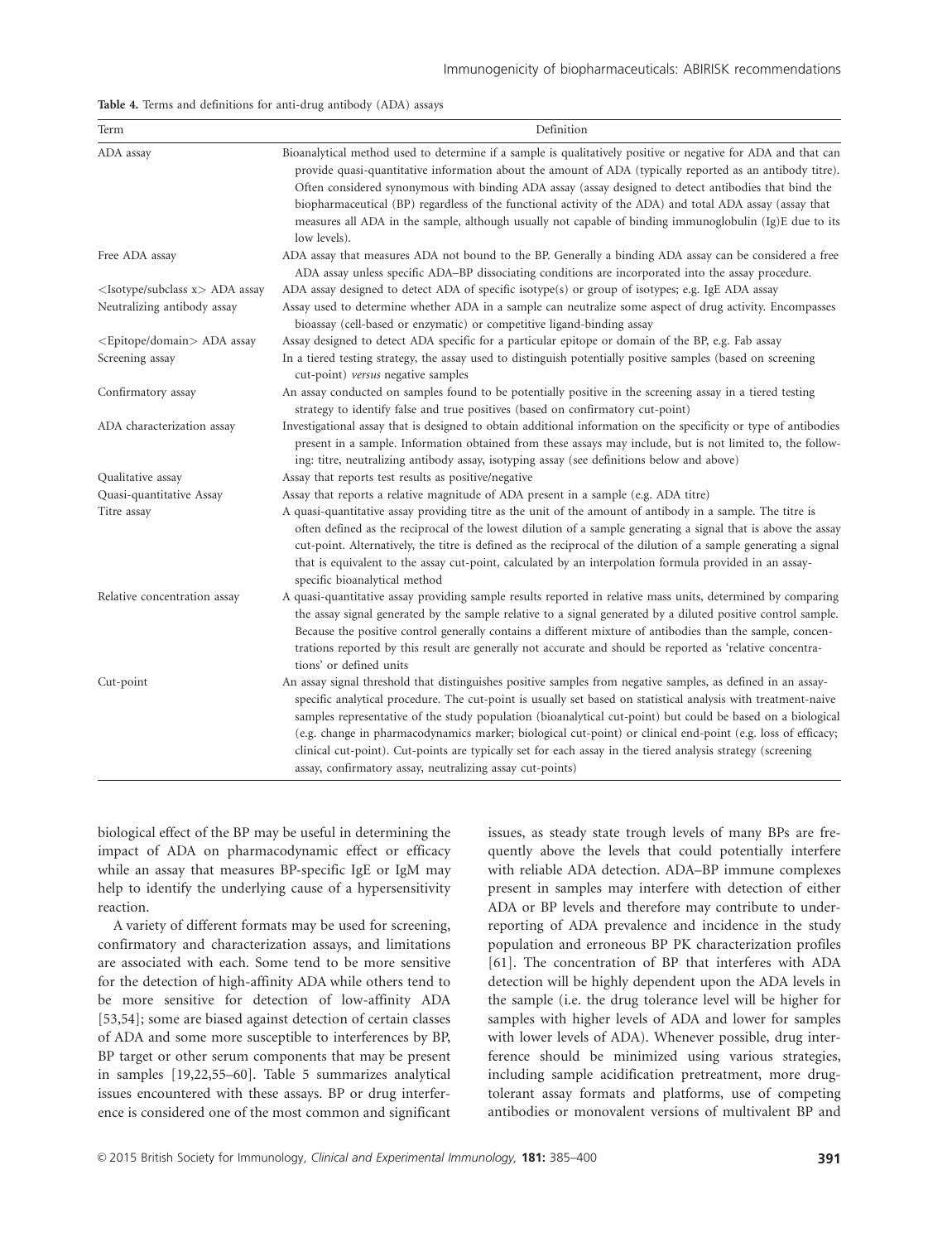| Issue                                  | Definition and explanation                                                                                                                                                     | Mitigation or investigational strategies                                                                                                                                                                                                                                                                                                                                                                  |
|----------------------------------------|--------------------------------------------------------------------------------------------------------------------------------------------------------------------------------|-----------------------------------------------------------------------------------------------------------------------------------------------------------------------------------------------------------------------------------------------------------------------------------------------------------------------------------------------------------------------------------------------------------|
| Drug interference                      | Alteration in ADA detection (usually impaired<br>detection) in an assay due to the presence of<br>biopharmaceuticals (BP) in the sample                                        | Adjust sample collection time-points to achieve no/lowest BP<br>concentrations (before administration, after washout,<br>during drug holiday); utilize assay formats with a higher<br>degree of drug tolerance (bridge assay, high-density surface,<br>long incubation times); incorporate dissociation step prior<br>to analysis                                                                         |
| Target interference                    | Alteration in ADA detection. In bridge assay for-<br>mats, multivalent target may cause false positive<br>results (note target levels can increase after BP<br>administration) | Evaluate potential target interference during validation;<br>remove or denature target; add anti-target monoclonal<br>antibodies (mAbs) to block bridging                                                                                                                                                                                                                                                 |
| Pre-existing antibodies                | Antibodies reactive with the BP before initiation<br>of treatment                                                                                                              | Affinity removal of antibodies or select pool of negative<br>samples to establish negative control. Statistical analysis to<br>identify true negative population for establishing negative<br>control cut-point. Establish individual cut-points using<br>baseline samples. Evaluate increases and decreases from<br>baseline in final population analysis to determine level of<br><b>BP-induced ADA</b> |
| Rheumatoid factor<br>(RF) interference | Rheumatoid factor present in sample may elicit<br>positive result                                                                                                              | Evaluate potential RF interference during validation; use assay<br>formats that minimize RF interference. Evaluate increases<br>and decreases from baseline in final population analysis to<br>determine level of BP-induced ADA                                                                                                                                                                          |

Table 5. Analytical issues encountered in anti-drug antibody (ADA) measurement

longer incubation times [39,59,62–65]. However, there are caveats to each of these strategies, as they may dissociate incompletely the immune complexes, may denature and reduce the binding activity of some ADA, may reduce detection of ADA against some epitopes or may increase the level of target interference. While drug interference could result in under-reporting of ADA data, target interference, due to the presence of multi-valent BP target molecules in samples, have been reported to cause false positive ADA assay results in the bridge assay format [55,56]. Because of the potential for BP, BP target or serum component interferences, ABIRISK includes the definition of an 'inconclusive' sample: 'for which the assay result cannot be reported as incontrovertibly negative or positive for ADA', and recommended that any positive or negative results that could be questionable due to assay limitations should be noted in reporting the results and considered in interpretation of the clinical or analytical outcomes. Because of these various known assay limitations, described above and in Table 5, whenever possible ADA data should be interpreted in combination with pharmacokinetic (or BP concentration), pharmacodynamic and efficacy and safety data to define the immunogenicity profile of the BP and determine the clinical relevance.

Prior to use, ADA assays should be validated analytically to assure reliable performance over time and establish which changes in ADA measurements are likely to be meaningful [20,22,47,49,50]. Analytical validation typically involves analysis of positive and negative quality control (QC) samples to characterize inter- and intra-assay variability (precision), sensitivity to small changes in conditions (robustness) and inter-

laboratory variability (ruggedness). As noted previously, it is not possible to identify a positive control that contains a representative mixture of the ADAs present in all samples, therefore caution should be used when translating information on performance of positive controls to performance of actual study samples. In particular, parameters such as sensitivity and drug tolerance are unique to the properties of the positive control and will differ for individual patient samples. While assays should be validated analytically for use in BP clinical research, a higher standard would be needed to demonstrate that the assay is clinically validated, in particular that it correlates with clinical outcomes [i.e. correlates with loss of efficacy (LoE) or pharmacodynamic response], such that it may be used for clinical treatment decision-making.

# Study design, patient monitoring and analysis of ADIR results

In order to establish a clear causal relationship between presence or type of ADA and safety signals or LoE in patients, time-points at which ADA are measured should be scheduled as closely as possible to time-points for safety or efficacy measurements. For example, the chance of identifying clearing ADA or neutralizing antibody (Nab) as the cause of LoE would be enhanced if a sample(s) collected from the patient near time of observed LoE is determined to be positive for these parameters. To comprehend relevance to patient safety and efficacious response and to define the immunogenicity risk profile of the BP in the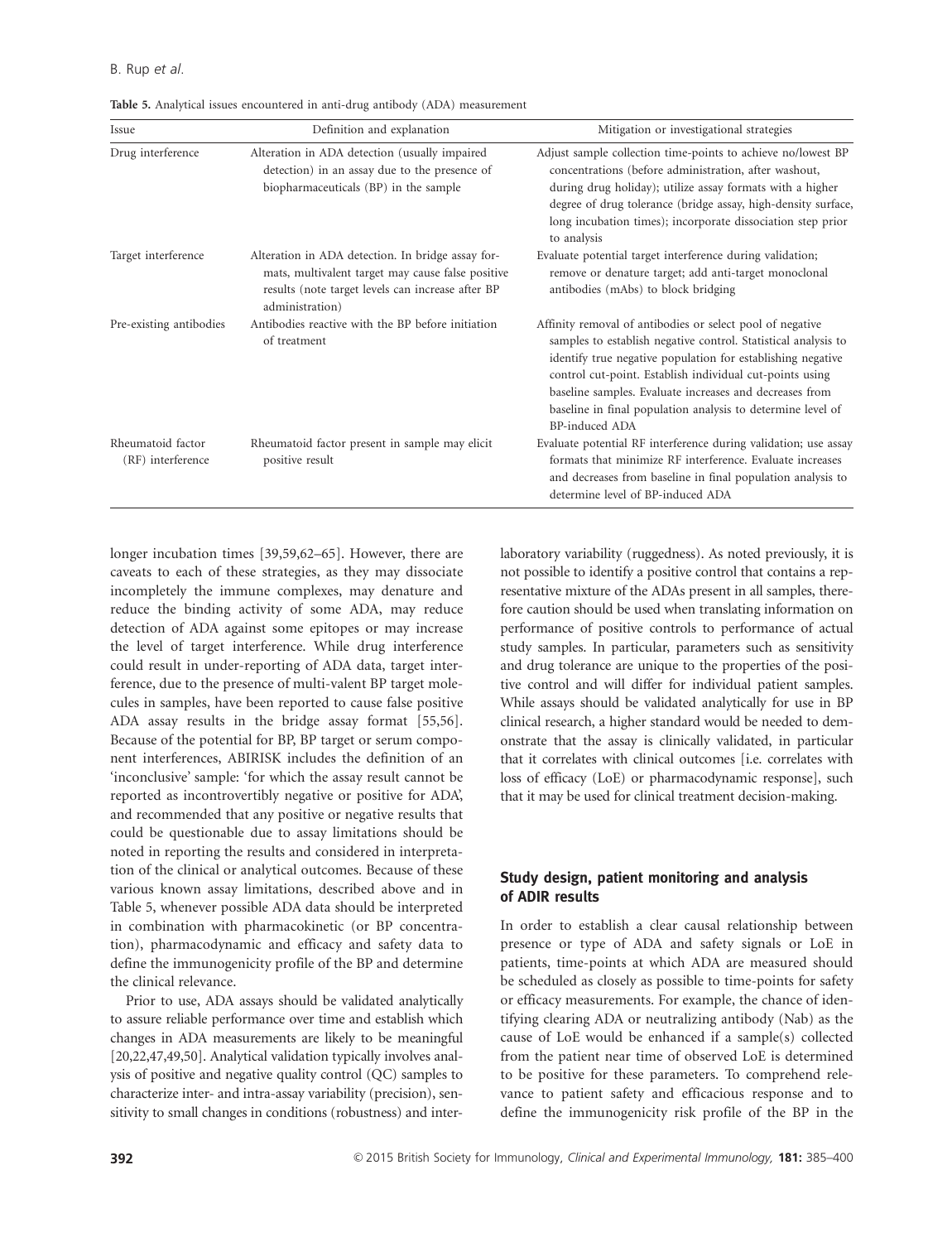patient population, ADIR results should be evaluated at the sample, patient and population levels.

As described previously, ADA sample results are reported typically as positive or negative based on a tiered analysis approach (Fig. 1). These results can then be used to determine the ADA status of patients as well as whether they have had treatment-induced or treatment-boosted responses (Fig. 2, Table 7). Typically, subjects are expected to be negative prior to BP exposure; if a subject becomes positive after treatment, the subject is designated as having a treatment-induced ADA response. It is well recognized that some BP treatment-naive subjects may have preexisting antibodies to the BP [66,67], which may originate from the natural population of antibodies or from exposure to cross-reactive environmental antigens or other BPs containing the same or homologous ingredients. Cases in which exposure to the BP results in post-treatment increases in ADA titres relative to a positive baseline titre are referred to as treatment-boosted ADA responses; in other cases, exposure results in no post-treatment increases in ADA titres relative to the baseline titres (treatment unaffected). Over time, ADA titres may persist at the same level, increase (persistent response) or decrease or become negative (transient response). When sample collection is infrequent or sporadic, it may be difficult to establish persistence or transience of the response. None the less, in many cases, merely designating whether a subject has developed ADA or was positive at some point during the study may be insufficient to demonstrate causal relationships between ADA and clinical outcomes.

ADA frequency in a population should be described with the terms of incidence and prevalence (Table 6). Incidence is a cumulative measurement of the number of subjects who, within a defined period of time, have developed an immune response to the BP (includes treatment-induced and treatment-boosted responses), and is useful to predict the probability that a particular BP will induce an ADA response in that population. Prevalence is a measure of the number of subjects who are positive at a particular time or during a particular time-frame and is most useful to assess relationships between ADA and clinical outcomes, particularly when the outcomes are immediately apparent (e.g. type I or immediate-type hypersensitivity response due to IgE ADA or LoE due to NAb development in haemophilia). When clinical outcomes are delayed (e.g. LoE in multiple sclerosis), prevalence within the study or interim measurements of incidence may be more useful to assess the clinical relationship.

Table 7 shows the proposed interpretation of ADA status, induced and boosted ADA and prevalence and incidence based on different patterns of ADA results. Although vast differences in study design and immunogenicity datareporting strategies can be observed across published studies, common concepts and terms can be applied retrospectively in describing these study designs and results for comparative purposes as indicated in Table 8.



Fig. 2. Interpretation of anti-drug immune response. After sample results have been determined, it will then be possible to categorize the anti-drug antibody (ADA) status of the subjects, and determine whether the positive subjects' ADA originated from treatment induced, boosted or unaffected ADA responses.

#### Establishing clinical relevance of an ADA response

Once ADA status and response of individual subjects and incidence and prevalence for the study population have been determined, their association and potential relationship to PK/PD profiles, efficacy and safety outcomes should be evaluated. Patients could be stratified into various groups (for example: positive/negative for ADA, NAb or pre-existing antibodies; for boosted or induced ADA; based on time of ADA onset; transience, persistence and duration of response; or relative magnitude of ADA or NAb) for comparison of clinical outcomes and immune response measurements. Rationale and reliability of stratification approaches should be determined for each patient population being studied.

In some cases, causal relationships can be identified from a limited amount of clinical experience. However, due to the different types of ADA responses that may develop over time, it is expected that some associations between treatment and risk of ADA development and between ADA development and clinical consequences of ADA may be subtle, requiring extensive accumulation of clinical data and multivariate analysis to identify or establish causal relationships. Relationships can be especially challenging to discern when the underlying disease and/or drug pharmacology affect the immune system.

For most BP, it is common practice to conduct immunogenicity monitoring in pre- and post-marketing clinical trials. For products with higher immunogenicity risk, longerterm monitoring during chronic treatment may be necessary. However, there are no common practices to generate and analyse these data to understand fully the immunogenicity profiles of BPs used in various treatment scenarios. Several recommendations have been made for common approaches to presenting and analysing ADA data, including receiver operating characteristic (ROC) curves, to estimate clinically relevant thresholds of variables such as titre,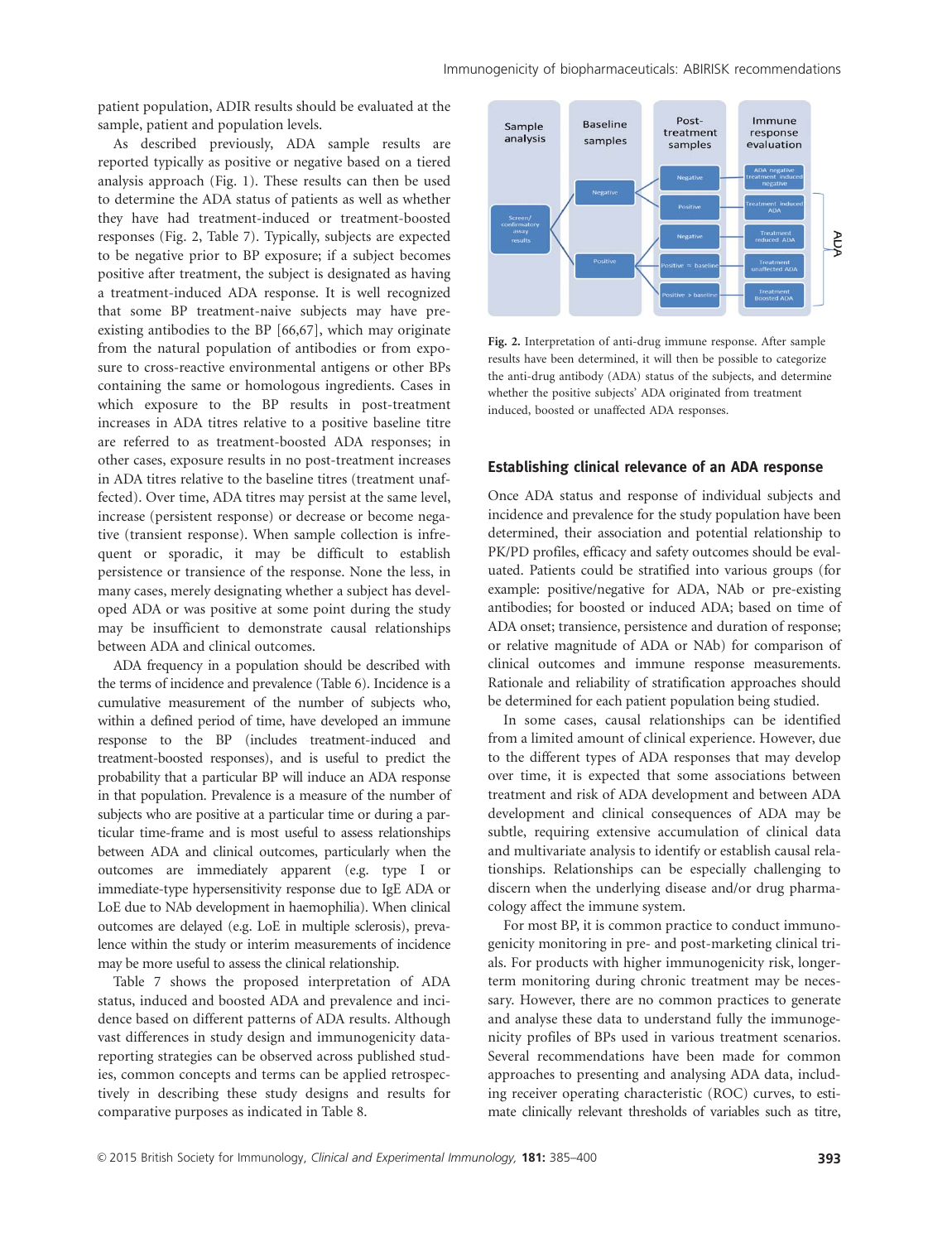|  |  |  |  |  |  |  |  |  | Table 6. Terms for anti-drug antibody (ADA) response origin and frequency |  |
|--|--|--|--|--|--|--|--|--|---------------------------------------------------------------------------|--|
|--|--|--|--|--|--|--|--|--|---------------------------------------------------------------------------|--|

| Term                                                   | Definition                                                                                                                                                                                                                                                                                                                                                                                                                                                                                                                                                                                                                                                            |
|--------------------------------------------------------|-----------------------------------------------------------------------------------------------------------------------------------------------------------------------------------------------------------------------------------------------------------------------------------------------------------------------------------------------------------------------------------------------------------------------------------------------------------------------------------------------------------------------------------------------------------------------------------------------------------------------------------------------------------------------|
| Treatment-induced ADA-positive subject                 | Subject with ADA developed <i>de novo</i> (seroconverted) following biopharmaceuticals<br>(BP) administration (i.e. formation of ADA any time after the initial drug<br>administration in a subject without pre-existing antibodies)                                                                                                                                                                                                                                                                                                                                                                                                                                  |
| Treatment-boosted ADA-positive subject                 | Subject with pre-existing antibodies that develops an increased level of ADA follow-<br>ing BP administration (i.e. any time after the initial drug administration the<br>ADA titre is disproportionately greater by a biologically relevant margin, such as<br>two- or threefold relative to the baseline titre)                                                                                                                                                                                                                                                                                                                                                     |
| Treatment-unaffected ADA-positive subject              | Subject with pre-existing ADA level that does not change following the BP<br>administration                                                                                                                                                                                                                                                                                                                                                                                                                                                                                                                                                                           |
| Incidence of ADA (rate of ADA development)             | Measure of the rate of BP-specific ADA immune responses during a defined obser-<br>vation period, usually equal to the sum total of treatment-induced and<br>treatment-boosted ADA-positive subjects (but not treatment-unaffected) as a per-<br>centage of the evaluable subject population. Incidence is a cumulative measure-<br>ment. Incidence rates for treatment-induced ADA treatment-boosted ADA, or<br>specific types of ADA [e.g. non-neutralizing antibodies (Nabs) or immunoglobu-<br>lin (Ig)E] may also be considered separately. Incidence includes transient and<br>persistent positive patients and may also be referred to as cumulative incidence |
| Prevalence of ADA (frequency of ADA-positive subjects) | The percentage of subjects positive for ADA in a defined population at a particular<br>time-point or within a particular defined time-frame. For example, antibody<br>prevalence at baseline (pretreatment) is determined by dividing the number of<br>evaluable subjects with antibody-positive pre-treatment samples by the number<br>of subjects with a pretreatment sample result, expressed as a percentage. May<br>also be useful when subjects with diverse treatment histories are sampled<br>randomly                                                                                                                                                        |

Table 7. Interpretation of anti-drug antibody (ADA) status, prevalence and incidence

|                |             |           | Time-point (month)    |                                         |               |            |                     |             |
|----------------|-------------|-----------|-----------------------|-----------------------------------------|---------------|------------|---------------------|-------------|
|                | Baseline M0 | M1        | M3                    | Last M9                                 | Follow-up M18 |            |                     |             |
|                |             |           | Sample result neg/pos |                                         |               |            |                     |             |
| Subject no.    |             |           |                       | Sample result titre ( $ns = no$ sample) |               | ADA status | Induced ADA         | Boosted ADA |
| 1              | Neg         | Neg       | Neg                   | Neg                                     | Neg           | Neg        | Neg                 |             |
| $\mathfrak{2}$ | Neg         | Neg       | Pos                   | Pos                                     | Neg           | Pos        | Pos                 |             |
|                |             |           | 225                   | 1350                                    |               |            |                     |             |
| 3              | Neg         | Pos       | Pos                   | Neg                                     | Neg           | Pos        | Pos                 |             |
|                |             | 75        | 225                   |                                         |               |            |                     |             |
| $\overline{4}$ | Pos         | Pos       | Pos                   | <b>NS</b>                               | Pos           | Pos        |                     | Neg         |
|                | 225         | 225       | 225                   |                                         | 225           |            |                     |             |
| 5              | Pos         | Pos       | Pos                   | Pos                                     | Pos           | Pos        |                     | Pos         |
|                | 75          | 1350      | 16200                 | 8100                                    | 16200         |            |                     |             |
| 6              | <b>NS</b>   | Pos       | Pos                   | Pos                                     | Pos           | Pos        |                     |             |
|                |             | 75        | 225                   | 75                                      | 225           |            |                     |             |
| Prevalence     | 40%         | 67%       | 83%                   | 60%                                     | 50%           |            | In study: 83% (5/6) |             |
|                | $n = 2/5$   | $n = 4/6$ | $n = 5/6$             | $n = 3/5$                               | $n = 3/6$     |            |                     |             |
| Incidence      |             |           | 60\% $n = 3/5$        |                                         |               |            |                     |             |

In this example, subject 1 remained negative throughout the study while subjects 2–6 had one or more positive samples and are therefore designated ADA-positive. Because subjects 2 and 3 were negative at baseline and were positive at one or more post-treatment time-points, both are considered positive for treatment-induced ADA. Subjects 4 and 5 were positive at baseline but only subject 5 had a post-treatment increase in titre, therefore subject 4 is negative for boosted ADA response while subject 5 is positive for boosted ADA response. At the time of the follow-up, subjects 2 and 3 had become negative and were therefore considered transient immune responders. The prevalence at each time-point was calculated based on the no. of positive subjects at each time-point as % of/no. of evaluable subjects at that time-point and the incidence was calculated as the no. of subjects positive for induced or boosted ADA as % of no. of evaluable subjects in the study. Because subject 4 had no sample at M9 and subject 6 had no sample at M0 (baseline), they were not evaluable for calculation of prevalence at M9 or incidence across the study.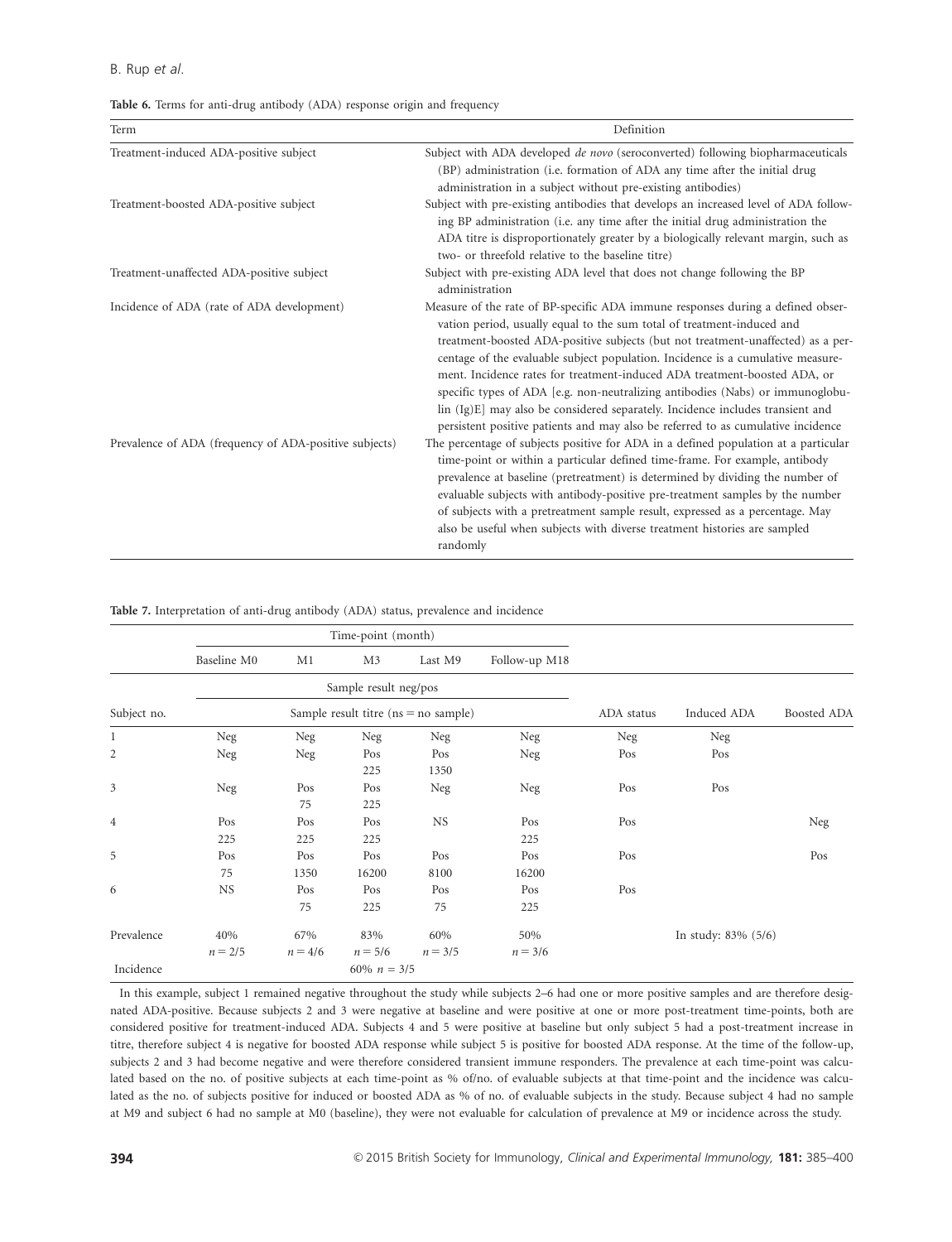| BP and study<br>designation, study<br>population                                                                                                       | Assays: types of assays<br>(and reported results)<br>used)                                                                                                                                                                           | Samples:<br>times of<br>collection               | Samples:<br>ADA/NAb status<br>definitions                                                                                                                                                                                                                                                                                                          | ADA status of subject<br>population                                                                                                                                                                                                                                                    | NAb status of subject<br>population                                                                                                                                                                                                                               |
|--------------------------------------------------------------------------------------------------------------------------------------------------------|--------------------------------------------------------------------------------------------------------------------------------------------------------------------------------------------------------------------------------------|--------------------------------------------------|----------------------------------------------------------------------------------------------------------------------------------------------------------------------------------------------------------------------------------------------------------------------------------------------------------------------------------------------------|----------------------------------------------------------------------------------------------------------------------------------------------------------------------------------------------------------------------------------------------------------------------------------------|-------------------------------------------------------------------------------------------------------------------------------------------------------------------------------------------------------------------------------------------------------------------|
| Natalizumab<br>AFFIRM study<br>in: treatment naive<br>MS patients [68]                                                                                 | ADA:<br>ELISA bridge assay:<br>screening (qualita-<br>tive)<br>and titre (quasi-<br>quantitative)<br>NAb: cell-based block-<br>ing bioassay; screen-<br>ing and titre assays                                                         | Baseline, then<br>every 12 weeks<br>over 2 years | ADA:<br>cut-point: OD of 50<br>µg/ml calibrator con-<br>trol;<br>positive sample:<br>$OD$ > cut-point $OD$ ;<br>Titre: sample<br>dilution with<br>$OD = cut$ -point<br>NAb: reduced fluores-<br>cence intensity from<br>bound<br>phycoerythrin-<br>conjugated natalizu-<br>mab below predeter-<br>mined limit                                      | ADA-positive subjects:<br>9% (57/625)<br>Persistent positive<br>[ADA positive at 2<br>or more time-points<br>$\geq$ 6 weeks apart]<br>subjects:<br>6% (37/57);<br>Transient-positive<br>[ADA-positive at a<br>single time point]<br>subjects:<br>3% (20/57)<br>Incidence of ADA:<br>9% | NAb-positive subjects:<br>100% of ADA-<br>positive subjects                                                                                                                                                                                                       |
| Interferon-β PRISMS<br>study<br>in: treatment-naive<br>MS patients treated<br>with 44 µg three<br>times weekly<br>(TIW) or 22 $\mu$ g<br>TIW [69]      | ADA:<br>ELISA direct bind-<br>ing assay. Screening<br>(qualitative), con-<br>firmatory, and titre<br>(quasi-quantitative)<br>NAb: cell-based bioas-<br>say: VSV-induced<br>cytopathic effect<br>(CPE) assay (quasi-<br>quantitative) | Baseline, then<br>every 6 months<br>over 4 yrs   | ADA:<br>cut-point: 2 s.d.<br>above mean OD for<br>pooled normal<br>human serum.<br>Positive sample:<br>$OD$ > cut-point $OD$<br>and positive in con-<br>firmatory assay<br>NAb: Cut-point:<br>titre $\geq$ 20 NU/ml<br>where $NU = (f \times N)$ /<br>10 and $f = 1/sample$<br>dilution at $ED_{50}$ , and<br>$N = IFN$ concentra-<br>tion (LU/ml) | ADA-positive subjects:<br>44% (82/186) at 22<br>μg TIW;<br>37% (67/182) at 44<br>μg TIW;<br>41% overall                                                                                                                                                                                | NAb-positive subjects:<br>30% (55/186) at 22<br>μg TIW;<br>19% (35/182) at 44<br>μg TIW;<br>24% overall;<br>Persistent positive<br>[NAb positive at<br>final assessment]<br>subjects: 24%<br>(44/186) at 22 µg<br>TIW;14% (26/182)<br>at 44 μg TIW;19%<br>overall |
| Factor VIII Turocto-<br>cog alfa study<br>in: treatment-<br>experienced sub-<br>jects with severe<br>hemophilia A with<br>no history of Nabs<br>$[70]$ | NA <sub>b</sub> :<br>non-cell-based bio-<br>assay: Nijmegan-<br>modified Bethesda<br>inhibitor assay clot-<br>ting assay (quasi-<br>quantitative)                                                                                    | Visits 1, 2, 4,<br>5, 6, 7, 8, 9                 | NA <sub>b</sub> :<br>cut-point: Bethesda<br>units $(BU) > 0.6$                                                                                                                                                                                                                                                                                     |                                                                                                                                                                                                                                                                                        | NAb-positive subjects:<br>[patient tested posi-<br>tive $>0.6$ BU in 2<br>consecutive test<br>samples];<br>0% (0/150) of<br>patients developed<br><b>NAbs</b>                                                                                                     |
| Infliximab<br>re-initiation study<br>in: treatment-<br>experienced<br>patients who<br>restarted infliximab<br>after drug holiday<br>$[71]$             | ADA:<br>acidification pre-<br>treatment homoge-<br>nous mobility shift<br>assay (quasi-quanti-<br>tative) $[72]$                                                                                                                     | $T-1$ , T $0$ ,<br>$T + 1$ ,<br>$T + 2^*$        | ADA:<br>cut-point: 7.95 U/ml<br>[1 unit correspond-<br>ing to signal gener-<br>ated by positive<br>control serum<br>approx. 0.18 µg]                                                                                                                                                                                                               | ADA-positive subjects:<br>13.3% at $T-1^*$ ;<br>0% at T0 (0/124);<br>40% at $T+1$ (31/77);<br>29% at $T+2$ (19/65)                                                                                                                                                                     |                                                                                                                                                                                                                                                                   |

|  | Table 8. Descriptions of immunogenicity reported in studies of approved biopharmaceuticals using ABIRISK recommended terms and definitions |  |  |  |  |  |
|--|--------------------------------------------------------------------------------------------------------------------------------------------|--|--|--|--|--|
|  | (definitions in [] are study-specific definitions defined in the publications)                                                             |  |  |  |  |  |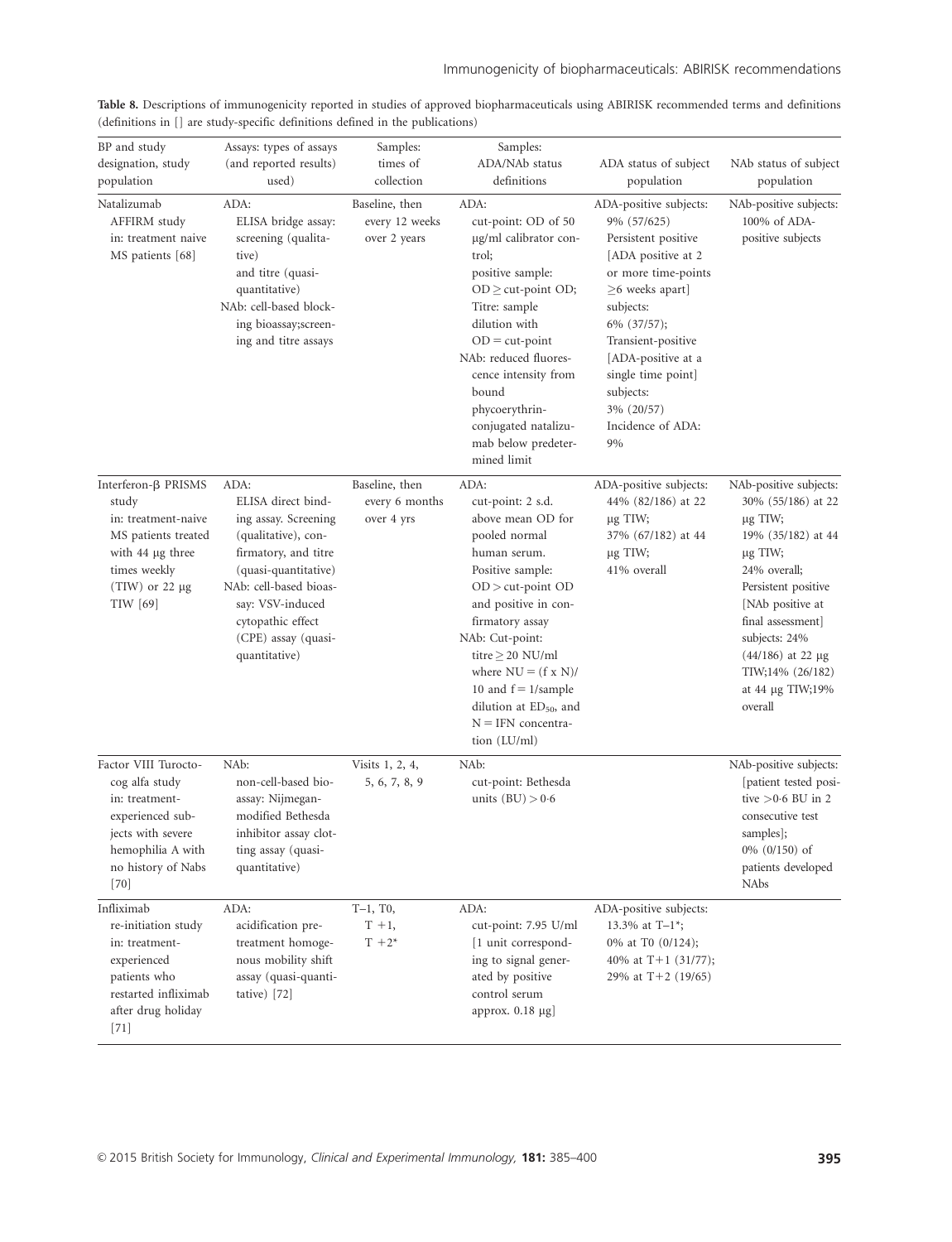Table 8. Continued

| BP and study<br>designation, study<br>population                                       | Assays: types of assays<br>(and reported results)<br>used)                                                                                                                                                                                                                                                                    | Samples:<br>times of<br>collection                            | Samples:<br>ADA/NAb status<br>definitions                                                                                                            | ADA status of subject<br>population                                                                                                                                                | NAb status of subject<br>population |
|----------------------------------------------------------------------------------------|-------------------------------------------------------------------------------------------------------------------------------------------------------------------------------------------------------------------------------------------------------------------------------------------------------------------------------|---------------------------------------------------------------|------------------------------------------------------------------------------------------------------------------------------------------------------|------------------------------------------------------------------------------------------------------------------------------------------------------------------------------------|-------------------------------------|
| Adalimumab Long-<br>term follow-up<br>study<br>in: treatment-naive<br>RA patients [73] | ADA:<br>radioimmunoassay<br>(qualitative and<br>quasi-quantitative)                                                                                                                                                                                                                                                           | Baseline, 4, 16,<br>28, 40, 52,<br>78, 104, 130,<br>156 weeks | ADA:<br>cut-point:12 AU<br>(arbitrary units)/ml<br>[1 AU defined based<br>on signal generated<br>by $\sim$ 12 ng of a pos-<br>itive control serum]   | ADA-positive subjects:<br>[titres> cut-point on<br>at least 1 occasion in<br>combination with<br>serum adalimumab<br>levels $<$ 5.0 mg/l]:<br>28% (76/272)                         |                                     |
| Adalimumab assay<br>comparison study<br>$[65]$ (from study<br>above [73])              | ADA assays: $(a-d)$<br>radioimmunoassay<br>with<br>(a) no modification<br>(b) acidification<br>$(c)$ acidification +<br>anti-<br>adalimumab<br>Fab idiotype<br>(d) overnight incu-<br>bation at 37C<br>(e) bridge format<br>electrochemilu-<br>minescent with<br>acidification<br>(qualitative and<br>quasi-<br>quantitative) | Baseline, 16,<br>28, 52<br>weeks                              | ADA:cut-points for<br>assays $(a-e)$ :<br>(a) 12 AU (arbitrary<br>units)/mL<br>$(b)$ 30 AU/ml<br>$(c)$ 48 AU/ml<br>$(d)$ 33 AU/ml<br>$(e)$ 3.9 AU/ml | ADA positive subjects<br>[titres> assay cut-<br>point on at least 1<br>time point] in<br>assays $(a-e)$ :<br>a) $14.9%$<br>b) $66.0\%$<br>c) $51.1\%$<br>d) $57.4\%$<br>e) $57.4%$ |                                     |

 $T-I =$  last sample during previous course (prior to drug holiday), T0 = day of restart before first reinfusion, T+1 early time-point after reexposure (i.e. just before second or third infusion),  $T + 2$  = later sample (i.e. before third or fourth reinfusion). ADA = anti-drug antibody;  $MS =$  multiple sclerosis;  $RA =$  rheumatoid arthritis; ELISA = enzyme-linked immunosorbent assay; OD = optical density; VSV = vesicular stomatitis virus;  $ED_{50}$  = effective median dose; Nab = neutralizing antibody; s.d. = standard deviation.

onset and duration of ADA, and the Classification and Regression Tree (CART) 'partition' analysis to predict categorical or continuous clinical outcomes [25]. Several recent publications have proposed mathematical modelling approaches to assess the impacts of ADA on PK and of BP exposure on ADA development [9,43,74–76]. Depending on the risk level and clinical impact, ADA or NAb testing for approved BPs may be performed either routinely to monitor treatment or only if needed, based on clinical observations such as altered PK, loss of efficacy or AEs. For example, testing for neutralizing antibodies is routine in haemophilia treatment [12,27], while ADA testing may be performed only in tumour necrosis factor (TNF)- $\alpha$  antagonist non-responders who have low or undetectable drug concentrations after treatment [10,11]. ABIRISK is evaluating data analysis strategies actively. Appropriate strategies to utilize ADIR data in treatment decisions may need to be developed for each BP.

# Contributions of ABIRISK

Data from ABIRISK pertaining to immunogenicity development, prediction and safety will be collected in a single

database, requiring standardization of information originating from multiple types of investigational designs (e.g. prospective and retrospective investigations), multiple BPs (including coagulation factor VIII,  $\beta$ -interferons, TNF- $\alpha$ antagonists, natalizumab and rituximab), different diseases (e.g. haemophilia A, multiple sclerosis, rheumatoid arthritis, other autoimmune rheumatic conditions, inflammatory bowel diseases), different cohorts for a given disease and various preclinical, clinical and immune monitoring factors. ABIRISK will collect and publish data in accordance with the recommended terms and definitions and promote their use in the broader communities.

# **Conclusions**

Production of ADA represents one outcome of a complex ADIR process that follows initial exposure to a BP and involves innate and adaptive immune responses. To minimize the risk of ADA induction and sustain BP efficacy, insight into the complex mechanisms that drive ADIR is needed, including characteristics intrinsic to the molecular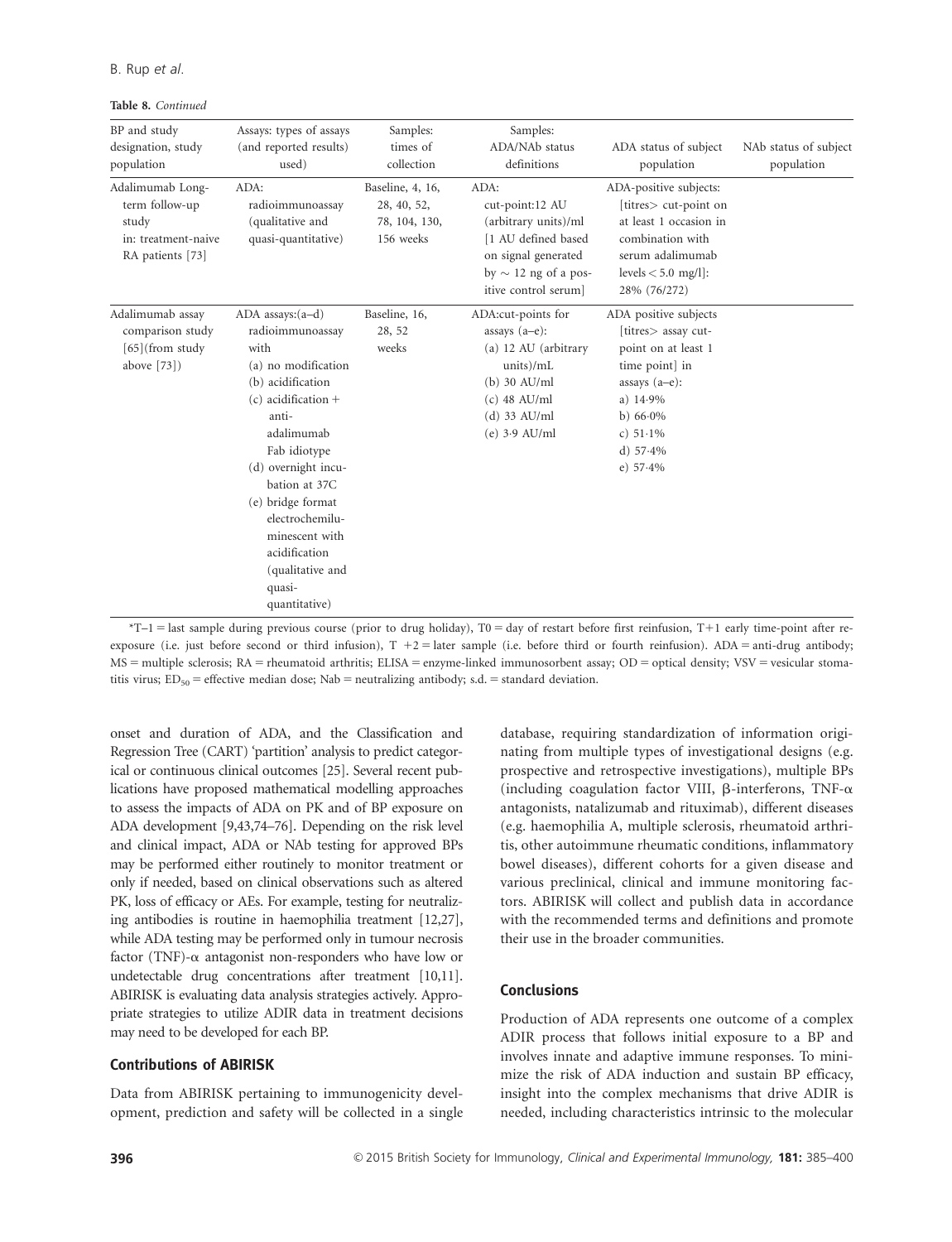structures of BPs and the roles of inflammation and underlying patient characteristics. A first step that will facilitate the scientific process of elucidating these mechanisms is the adoption of clear definitions for terms and concepts related to immunogenicity, its prediction and associated clinical events across all communities involved in the immunogenicity area. Thus, ABIRISK is providing their recommendations as a resource to these communities for their use and to obtain their feedback on the relevance to long-term immunogenicity monitoring practices.

### Acknowledgements

This work has received support from the Innovative Medicines Initiative Joint Undertaking (IMI JU) under grant agreement no. 115303, the resources of which are composed of financial contributions from the European Union's Seventh Framework Programme (FP7/2007-2013) and European Federation of Pharmaceutical Industries and Associations (EFPIA) companies' in-kind contributions. The following members of ABIRISK are acknowledged for contributions to reviewing this document: Michael Tovey, Cornelia Sabine Viebahn, Zoe Waibler and Arsalan Zharazmi. We also thank Sophie Turbot for her assistance in coordinating the review.

#### **Disclosure**

Authors B. R., C. C., J. D., D. F., A. H., C. H., J. L., H. K., D. K., A. L., V. M., C. R.-P., D. S. and S. S. belong to EFPIA (European Federation of Pharmaceutical Industries and Association) member companies in the IMI JU and costs related to their part in the research were carried by the respective companies as in kind contributions under the IMI JU scheme. The following authors have received funding from ABIRISK: T. A., P. B., P. C., N. de V., A. F.-H., E. H., E. J., S. L.-D., B. M., X. M., D. M., J. O., G. P., M. P., R. S. and F. D. In addition, all authors have completed the ICMJE uniform disclosure form at [http://www.icmje.org/](http://www.icmje.org/coi_disclosure.pdf) coi disclosure.pdf. Outside the submitted work, the following authors report receiving fees or grants or other support from the following companies: T. A. (Baxter, Bayer, Biogen-Idec, Biotest, CSL-Behring, Grifols, Novo Nordisk, Octapharma, Pfizer), M. A. (MSD, Abbvie, Ferring, Janseen-Cilag, Novo Nordisk, Genentech, Pfizer, UCB), P. C. (Merz Pharmaceuticals GmbH), N. de V. (Pfizer and Roche), A. F.-H. (Biogen Idec, Pfizer), G. P. (Genzyme, Novartis, Roche Pharma), X. M., (BMS, Pfizer, Roche, UCB) and J. O. (Baxter, Bayer, Biogen Idec, Biotest, CSL-Behring, Grifols, Inspiration, NovoNordisk, Octapharma, Swedish Orphan Biovitrum and Pfizer/Wyeth). No other financial relationships with any organizations that might have an interest in the submitted work in the previous 3 years (except as their employers or as listed above) and no other relationships or activities that could appear to have

influenced the submitted work were reported. F. D. has participated in meetings sponsored by or received honoraria for acting as an adviser/speaker for Bayer Healthcare, Biogen Idec, Genzyme-Sanofi, Merck, Novartis Pharma and Teva-Ratiopharm. His institution has received financial support for participation in randomized controlled trials of INFb-1b (Betaferon, Bayer Schering Pharma), IFN-ß1a (Avonex, Biogen Idec; Rebif, Merck Serono), glatiramer acetate (Copaxone, Teva Pharmaceuticals) and Natalizumab (Tysabri, Biogen Idec), in multiple sclerosis. He is section editor of the MSARD Journal (Multiple Sclerosis and Related Disorders). N. R. received honoraria for consultancy of speaker's bureau from the following pharmaceutical companies: Abbott, AbbVie, Amgen, Biogenidec, Astellas, Alter, AstraZeneca, Boehringer, BMS, CDPharma, Celgene, CrescendoBio, EMD Serono,Hoffman-La Roche, Italfarmaco, Janssen, MedImmune, Medac, Novartis, Novo Nordisk, Pfizer, Sanofi Aventis, Servier and Vertex. The Gaslini Hospital, which is the public Hospital where N. R. works as full-time public employee, has received contributions from the following industries: Abbott, BMS, 'Francesco Angelini', GlaxoSmithKline (GSK), Hoffman-La Roche, Italfarmaco, Janssen, Novartis, Pfizer, Sanofi Aventis, Schwarz Biosciences, Sobi, Xoma and Wyeth. This money has been reinvested for the research activities of the hospital in a fully independent manner besides any commitment with third parties. S. S. is a full-time employee of and has stocks and stock options in Novartis.

# Author's contributions

First author/corresponding author B. R. and last author, F. D., were the primary writers for the manuscript. In addition, all authors contributed equally in proposing, refining and endorsing terms and definitions adopted by the ABIR-ISK consortium and in providing concepts, supporting literature and regulatory guidance references communicated in this manuscript. All authors reviewed and approved the final version.

### References

- 1 Dimitrov DS. Therapeutic proteins. Methods Mol Biol 2012;  $899:1 - 26$
- 2 Leader B, Baca QJ, Golan DE. Protein therapeutics: a summary and pharmacological classification. Nat Rev Drug Discov 2008; 7:21–39.
- 3 Li J, Yang C, Xia Y et al. Thrombocytopenia caused by the development of antibodies to thrombopoietin. Blood 2001; 98: 3241–8.
- 4 McKoy JM, Stonecash RE, Cournoyer D et al. Epoetinassociated pure red cell aplasia: past, present, and future considerations. Transfusion 2008; 48:1754–62.
- 5 Hansel TT, Kropshofer H, Singer T, Mitchell JA, George AJ. The safety and side effects of monoclonal antibodies. Nat Rev Drug Discov 2010; 9:325–38.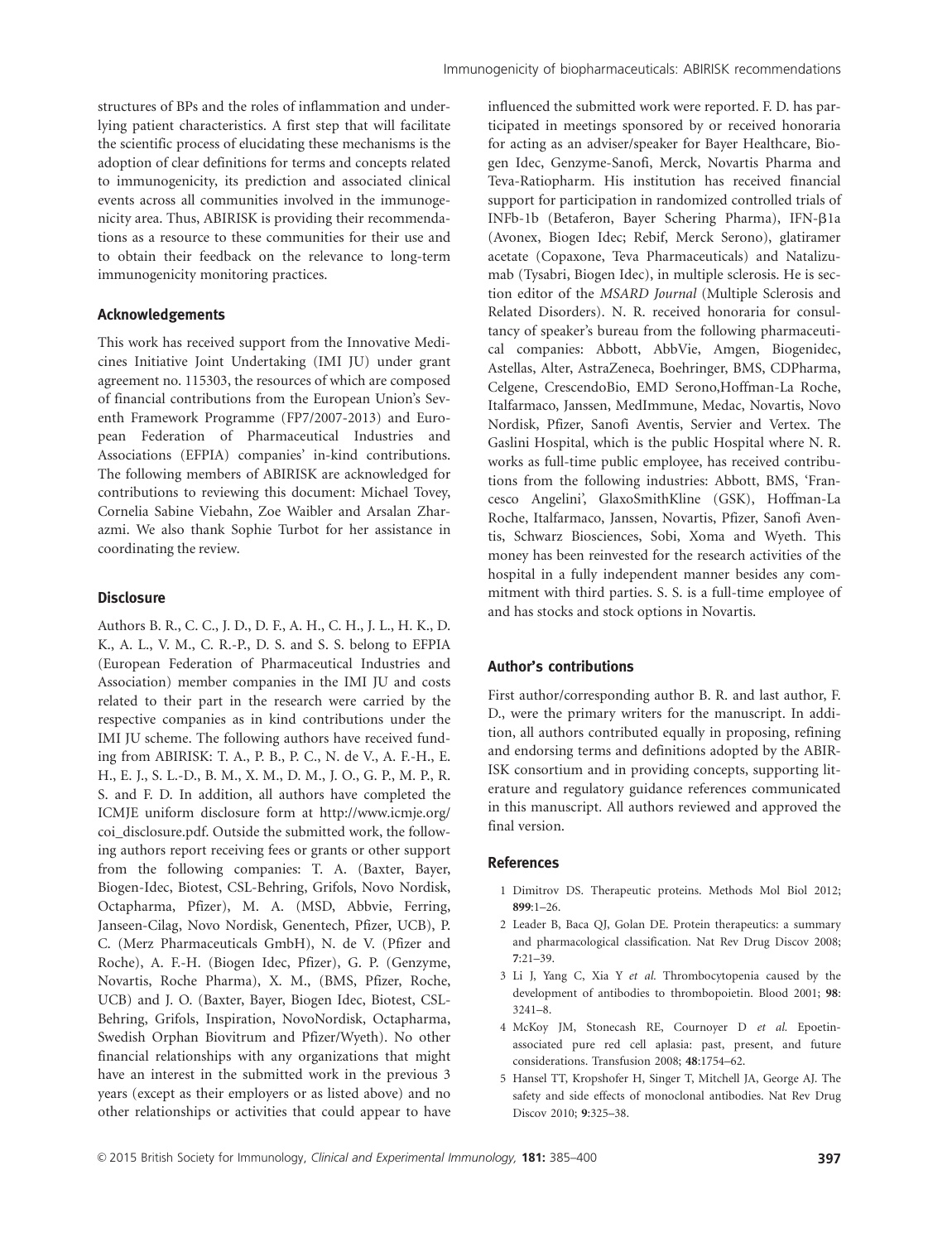- 6 Warrier I, Ewenstein BM, Koerper MA et al. Factor IX inhibitors and anaphylaxis in hemophilia B. J Pediatr Hematol Oncol 1997; 19:23–7.
- 7 Wolbink GJ, Vis M, Lems W et al. Development of antiinfliximab antibodies and relationship to clinical response in patients with rheumatoid arthritis. Arthritis Rheum 2006;  $54:711-15$ .
- 8 Bertolotto A, Sala A, Malucchi S et al. Biological activity of interferon betas in patients with multiple sclerosis is affected by treatment regimen and neutralising antibodies. J Neurol Neurosurg Psychiatry 2004; 75:1294–9.
- 9 Chirmule N, Jawa V, Meibohm B. Immunogenicity to therapeutic proteins: impact on PK/PD and efficacy. Am Assoc Pharm Sci J 2012; 14:296–302.
- 10 Garces S, Antunes M, Benito-Garcia E, da Silva JC, Aarden L, Demengeot J. A preliminary algorithm introducing immunogenicity assessment in the management of patients with RA receiving tumour necrosis factor inhibitor therapies. Ann Rheum Dis 2014; 73:1138–43.
- 11 Vincent FB, Morand EF, Murphy K, Mackay F, Mariette X, Marcelli C. Antidrug antibodies (ADAb) to tumour necrosis factor (TNF)-specific neutralising agents in chronic inflammatory diseases: a real issue, a clinical perspective. Ann Rheum Dis 2013;72:165–78.
- 12 Collins PW, Chalmers E, Hart DP et al. Diagnosis and treatment of factor VIII and IX inhibitors in congenital haemophilia (4th edition). UK Haemophilia Centre Doctors Organization. Br J Haematol 2013; 160:153–70.
- 13 Rosenberg AS, Worobec AS. A risk-based approach to immunogenicity concerns of therapeutic protein products. Part 1. Considering consequences of the immune response to a protein. Biopharm Int 2004; 17:22–6.
- 14 Rosenberg AS, Worobec AS. A risk-based approach to immunogenicity concerns of therapeutic protein products. Part 2. Considering host-specific and product-specific factors impacting immunogenicity. Biopharm Int 2004; 17.
- 15 Rosenberg AS, Worobec AS. A risk-based approach to immunogenicity concerns of therapeutic protein products. Part 3. Effects of manufacturing changes in immunogenicity and the utility of animal immunogenicity studies. Biopharm Int 2005; 18.
- 16 Ebbers HC, Crow SA, Vulto AG, Schellekens H. Interchangeability, immunogenicity and biosimilars. Nat Biotechnol 2012; 30:1186–90.
- 17 Singh SK. Impact of product-related factors on immunogenicity of biotherapeutics. J Pharm Sci 2011; 100:354–87.
- 18 Ghaderi D, Taylor RE, Padler-Karavani V, Diaz S, Varki A. Implications of the presence of N-glycolylneuraminic acid in recombinant therapeutic glycoproteins. Nat Biotechnol 2010; 28: 863–7.
- 19 Mire-Sluis AR, Barrett YC, Devanarayan V et al. Recommendations for the design and optimization of immunoassays used in the detection of host antibodies against biotechnology products. J Immunol Methods 2004; 289:1–16.
- 20 Shankar G, Devanarayan V, Amaravadi L et al. Recommendations for the validation of immunoassays used for detection of host antibodies against biotechnology products. J Pharm Biomed Anal 2008; 48:1267–81.
- 21 Gupta S, Indelicato SR, Jethwa V et al. Recommendations for the design, optimization, and qualification of cell-based assays used for the detection of neutralizing antibody responses elicited to biological therapeutics. J Immunol Methods 2007; 321: 1–18.
- 22 Gupta S, Devanarayan V, Finco D et al. Recommendations for the validation of cell-based assays used for the detection of neutralizing antibody immune responses elicited against biological therapeutics. J Pharm Biomed Anal 2011; 55:878– 88.
- 23 Koren E, Smith HW, Shores E et al. Recommendations on riskbased strategies for detection and characterization of antibodies against biotechnology products. J Immunol Methods 2008; 333:  $1-9.$
- 24 Buttel IC, Chamberlain P, Chowers Y et al. Taking immunogenicity assessment of therapeutic proteins to the next level. Biol J Int Assoc Biol Standard 2011; 39:100–9.
- 25 Shankar G, Arkin S, Cocea L et al. Assessment and reporting of the clinical immunogenicity of therapeutic proteins and peptides-harmonized terminology and tactical recommendations. Am Assoc Pharm Sci J 2014; 16:658–73.
- 26 26. Rituxan. US Prescribing information. 2014.
- 27 O'Mahony B, Noone D, Giangrande PL, Prihodova L. Haemophilia care in Europe – a survey of 35 countries. Haemophilia 2013; 19: e239–47.
- 28 West TW, Cree BA. Natalizumab dosage suspension: are we helping or hurting? Ann Neurol 2010; 68:395–9.
- 29 European Medicines Agency (EMA). Guideline on the clinical investigation of recombinant and human plasma-derived factor IX products. Doc Ref. EMA/CHMP/BPWP/144552/2009. London, UK: EMA, 2012.
- 30 European Medicines Agency (EMA). Guideline on the clinical investigation of recombinant and plasma-derived FVIII products. Doc Ref. EMA/CHMP/BPWP/144533/2009. London, UK: EMA, 2012.
- 31 van Schie KA, Hart MH, de Groot ER et al. The antibody response against human and chimeric anti-TNF therapeutic antibodies primarily targets the TNF binding region. Ann Rheum Dis 2015; 74:311-14.
- 32 Gneiss C, Tripp P, Ehling R et al. Interferon-beta antibodies have a higher affinity in patients with neutralizing antibodies compared to patients with non-neutralizing antibodies. J Neuroimmunol 2006; 174:174–9.
- 33 Deisenhammer F, Reindl M, Berger T. Immunoglobulin subclasses in patients with neutralizing and nonneutralizing antibodies against IFN-beta1b. J Interferon Cytokine Res 2001; 21:167–71.
- 34 van der Kolk LE, Grillo-Lopez AJ, Baars JW, Hack CE, van Oers MH. Complement activation plays a key role in the sideeffects of rituximab treatment. Br J Haematol 2001; 115:807– 11.
- 35 Ward ES, Ghetie V. The effector functions of immunoglobulins: implications for therapy. Ther Immunol 1995; 2:77–94.
- 36 Tatarewicz SM, Mytych DT, Manning MS, Swanson SJ, Moxness MS, Chirmule N. Strategic characterization of anti-drug antibody responses for the assessment of clinical relevance and impact. Bioanalysis 2014; 6:1509–23.
- 37 Moorehead PC, Thibeault L, Tuttle A et al. Rapid acquisition of immunologic tolerance to factor VIII and disappearance of anti-factor VIII IgG4 after prophylactic therapy in a hemophilia A patient with high-titer factor VIII inhibitor. J Pediatr Hematol Oncol 2015; 37:e220–2.
- 38 Lundkvist M, Engdahl E, Holmen C et al. Characterization of anti-natalizumab antibodies in multiple sclerosis patients. Mult Scler 2013; 19:757–64.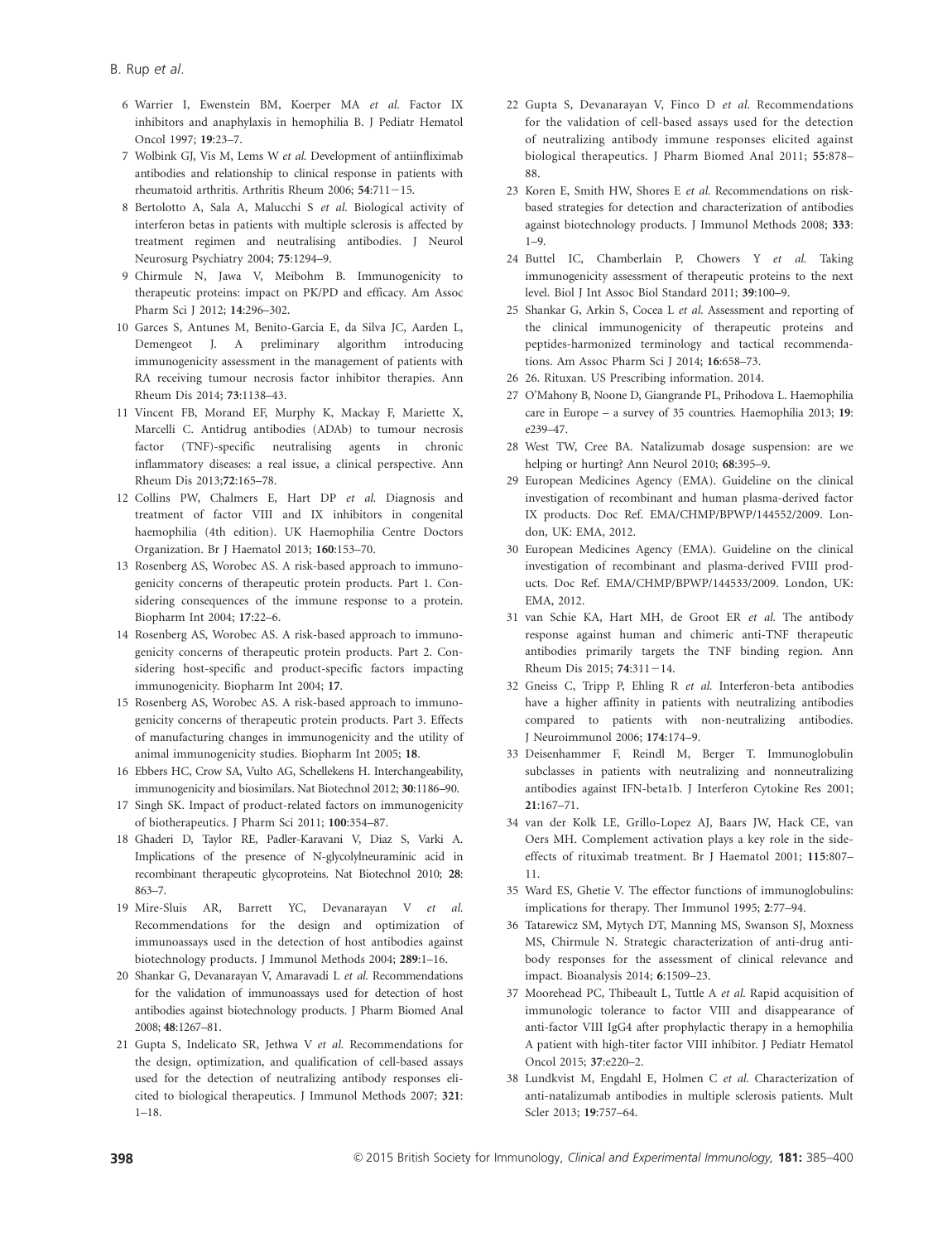- 39 Svenson M, Geborek P, Saxne T, Bendtzen K. Monitoring patients treated with anti-TNF-alpha biopharmaceuticals: assessing serum infliximab and anti-infliximab antibodies. Rheumatology 2007; 46:1828–34.
- 40 van Schouwenburg PA, Krieckaert CL, Nurmohamed M et al. IgG4 production against adalimumab during long term treatment of RA patients. J Clin Immunol 2012; 32:1000–6.
- 41 van Schouwenburg PA, Kruithof S, Votsmeier C et al. Functional analysis of the anti-adalimumab response using patient-derived monoclonal antibodies. J Biol Chem 2014; 289:34482–8.
- 42 Gharagozlou S, Sharifian RA, Khoshnoodi J et al. Epitope specificity of anti-factor VIII antibodies from inhibitor positive acquired and congenital haemophilia A patients using synthetic peptides spanning A and C domains. Thromb Haemost 2009; 101:834–9.
- 43 Chen X, Hickling T, Kraynov E, Kuang B, Parng C, Vicini P. A mathematical model of the effect of immunogenicity on therapeutic protein pharmacokinetics. Am Assoc Pharm Sci J 2013; 15:1141–54.
- 44 Kelley M, Ahene AB, Gorovits B et al. Theoretical considerations and practical approaches to address the effect of anti-drug antibody (ADA) on quantification of biotherapeutics in circulation. Am Assoc Pharm Sci J 2013; 15:646–58.
- 45 Vande Casteele N, Gils A et al. Antibody response to infliximab and its impact on pharmacokinetics can be transient. Am J Gastroenterol 2013; 108:962–71.
- 46 Wight J, Paisley S. The epidemiology of inhibitors in haemophilia A: a systematic review. Haemophilia 2003;9:418–35.
- 47 Food and Drug Administration (FDA). FDA guidance for industry: assay development for immunogenicity testing of therapeutic proteins (draft guidance). Silver Spring, MD: FDA, 2009.
- 48 Food and Drug Administration (FDA). Guidance for industry: immunogenicity assessment for therapeutic protein products. Silver Spring, MD: FDA, 2014.
- 49 European Medicines Agency (EMA). Guideline on immunogenicity assessment of biotechnology-derived therapeutic proteins. Doc Ref. EMEA/CHMP/BMWP/14327/2006. London, UK: EMA, 2008.
- 50 European Medicines Agency (EMA). Guideline on immunogenicity assessment of monoclonal antibodies intended for in vivo clinical use. Doc Ref. EMA/CHMP/BMWP/86289/2010. London, UK: EMA, 2012.
- 51 Casadevall N, Nataf J, Viron B et al. Pure red-cell aplasia and antierythropoietin antibodies in patients treated with recombinant erythropoietin. N Engl J Med 2002; 346:469–75.
- 52 Rougeot C, Marchand P, Dray F et al. Comparative study of biosynthetic human growth hormone immunogenicity in growth hormone deficient children. Hormone Res 1991; 35:76– 81.
- 53 Lofgren JA, Dhandapani S, Pennucci JJ et al. Comparing ELISA and surface plasmon resonance for assessing clinical immunogenicity of panitumumab. J Immunol 2007; 178:7467–72.
- 54 Li J, Schantz A, Schwegler M, Shankar G. Detection of lowaffinity anti-drug antibodies and improved drug tolerance in immunogenicity testing by Octet((R)) biolayer interferometry. J Pharm Biomed Anal 2011; 54:286–94.
- 55 Zhong ZD, Dinnogen S, Hokom M et al. Identification and inhibition of drug target interference in immunogenicity assays. J Immunol Methods 2010; 355:21–8.
- 56 Chen K, Page JG, Schwartz AM et al. False-positive immunogenicity responses are caused by CD20+ B cell membrane fragments in an anti-ofatumumab antibody bridging assay. J Immunol Methods 2013; 394:22–31.
- 57 Rispens T, de Vrieze H, de Groot E et al. Antibodies to constant domains of therapeutic monoclonal antibodies: anti-hinge antibodies in immunogenicity testing. J Immunol Methods 2012; 375:93–9.
- 58 Tatarewicz S, Miller JM, Swanson SJ, Moxness MS. Rheumatoid factor interference in immunogenicity assays for human monoclonal antibody therapeutics. J Immunol Methods 2010;  $357:10-16$ .
- 59 Bendtzen K. Personalized medicine: theranostics (therapeutics diagnostics) essential for rational use of tumor necrosis factoralpha antagonists. Discov Med 2013; 15:201–11.
- 60 Gorovits B, McNally J, Fiorotti C, Leung S. Protein-based matrix interferences in ligand-binding assays. Bioanalysis 2014; 6:1131–40.
- 61 Wang Y-MC, Fang L, Zhou L, Wang J, Ahn H-Y. A survey of applications of biological products for drug interference of immunogenicity assays. Pharm Res 2012; 29:3384–92.
- 62 Llinares-Tello F, Rosas-Gomez de Salazar J, Senabre-Gallego JM et al. Practical application of acid dissociation in monitoring patients treated with adalimumab. Rheumatol Int 2014; 34: 1701–8.
- 63 Patton A, Mullenix MC, Swanson SJ, Koren E. An acid dissociation bridging ELISA for detection of antibodies directed against therapeutic proteins in the presence of antigen. J Immunol Methods 2005; 304:189–95.
- 64 van Schouwenburg PA, Bartelds GM, Hart MH, Aarden L, Wolbink GJ, Wouters D. A novel method for the detection of antibodies to adalimumab in the presence of drug reveals 'hidden' immunogenicity in rheumatoid arthritis patients. J Immunol Methods 2010; 362:82–8.
- 65 Bloem K, van Leeuwen A, Verbeek G et al. Systematic comparison of drug-tolerant assays for anti-drug antibodies in a cohort of adalimumab-treated rheumatoid arthritis patients. J Immunol Methods 2015; 418:29-38.
- 66 Xue L, Fiscella M, Rajadhyaksha M et al. Pre-existing biotherapeutic-reactive antibodies: survey results within the American Association of Pharmaceutical Scientists. Am Assoc Pharm Sci J 2013; 15:852–5.
- 67 Xue L, Rup B. Evaluation of pre-existing antibody presence as a risk factor for posttreatment anti-drug antibody induction: analysis of human clinical study data for multiple biotherapeutics. Am Assoc Pharm Sci J 2013; 15:893–6.
- 68 Calabresi PA, Giovannoni G, Confavreux C et al. The incidence and significance of anti-natalizumab antibodies: results from AFFIRM and SENTINEL. Neurology 2007; 69:1391–403.
- 69 Francis GS, Rice GP, Alsop JC, Group PS. Interferon beta-1a in MS: results following development of neutralizing antibodies in PRISMS. Neurology 2005; 65:48–55.
- 70 Lentz SR, Misgav M, Ozelo M et al. Results from a large multinational clinical trial (guardian1) using prophylactic treatment with turoctocog alfa in adolescent and adult patients with severe haemophilia A: safety and efficacy. Haemophilia 2013; 19:691–7.
- 71 Baert F, Drobne D, Gils A et al. Early trough levels and antibodies to infliximab predict safety and success of reinitiation of infliximab therapy. Clin Gastroenterol Hepatol 2014; 12:1474–81 e2; quiz e91.